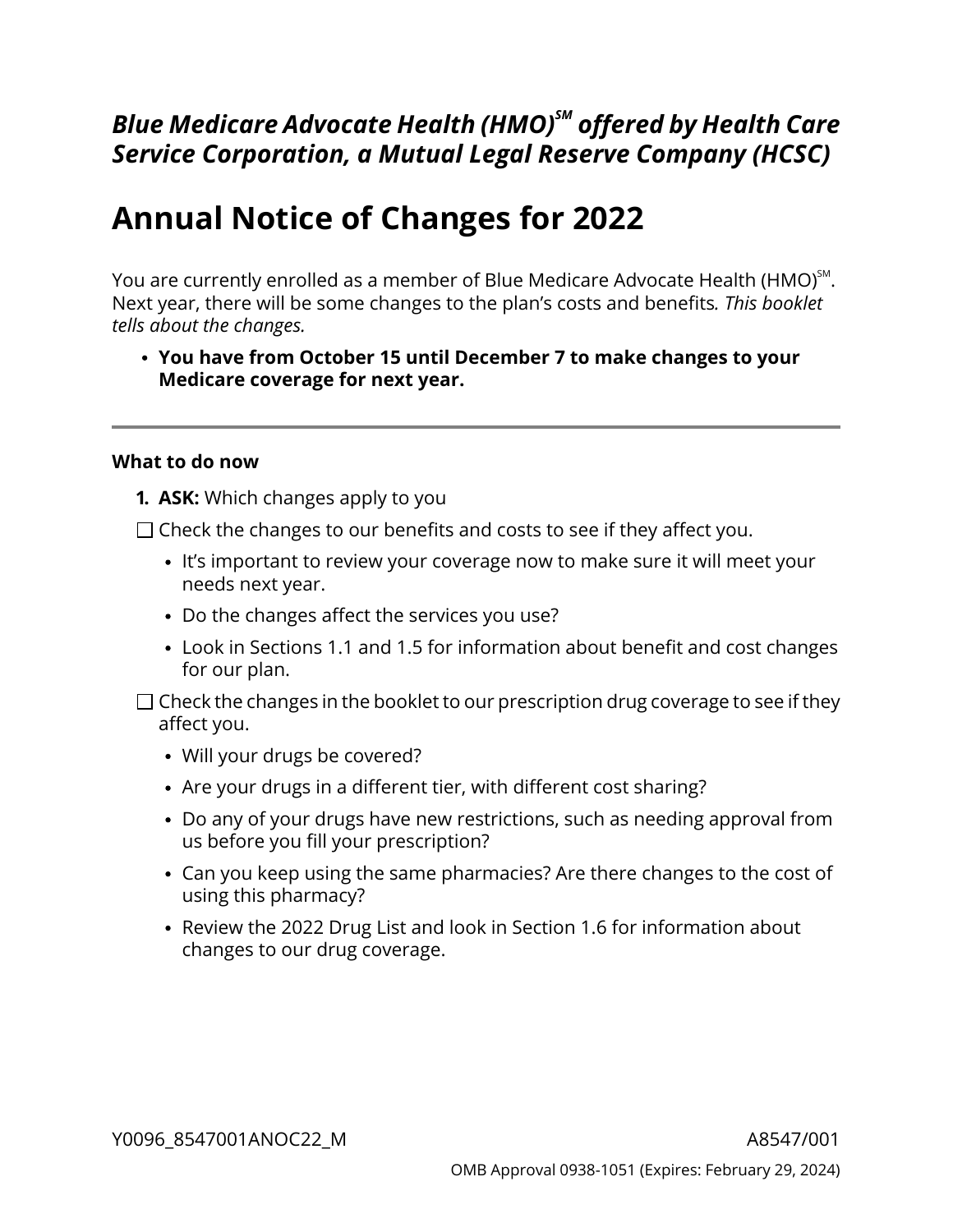Your drug costs may have risen since last year. Talk to your doctor about lower cost alternatives that may be available for you; this may save you in annual out-of-pocket costs throughout the year. To get additional information on drug prices visit [go.medicare.gov/drugprices,](https://go.medicare.gov/drugprices) and click the "dashboards" link in the middle of the second Note toward the bottom of the page. These dashboards highlight which manufacturers have been increasing their prices and also show other year-to-year drug price information. Keep in mind that your plan benefits will determine exactly how much your own drug costs may change.

 $\square$  Check to see if your doctors and other providers will be in our network next year.

- Are your doctors, including specialists you see regularly, in our network?
- What about the hospitals or other providers you use?
- Look in Section [1.3](#page-9-0) for information about our *Provider Directory*.
- $\Box$  Think about your overall health care costs.
	- How much will you spend out-of-pocket for the services and prescription drugs you use regularly?
	- How much will you spend on your premium and deductibles?
	- How do your total plan costs compare to other Medicare coverage options?

 $\Box$  Think about whether you are happy with our plan.

**2. COMPARE:** Learn about other plan choices

 $\Box$  Check coverage and costs of plans in your area.

- Use the personalized search feature on the Medicare Plan Finder at [www.medicare.gov/plan-compare](http://www.medicare.gov/plan-compare) website.
- Review the list in the back of your Medicare & You 2022 handbook.
- Look in Section [3.2](#page-17-0) to learn more about your choices.
- $\Box$  Once you narrow your choice to a preferred plan, confirm your costs and coverage on the plan's website.
- **3. CHOOSE:** Decide whether you want to change your plan
	- If you don't join another plan by December 7, 2021, you will be enrolled in Blue Medicare Advocate Health (HMO).
	- To change to a **different plan** that may better meet your needs, you can switch plans between October 15 and December 7.
- **4. ENROLL:** To change plans, join a plan between **October 15 and December 7, 2021**
	- If you don't join another plan by **December 7, 2021**, you will be enrolled in Blue Medicare Advocate Health (HMO).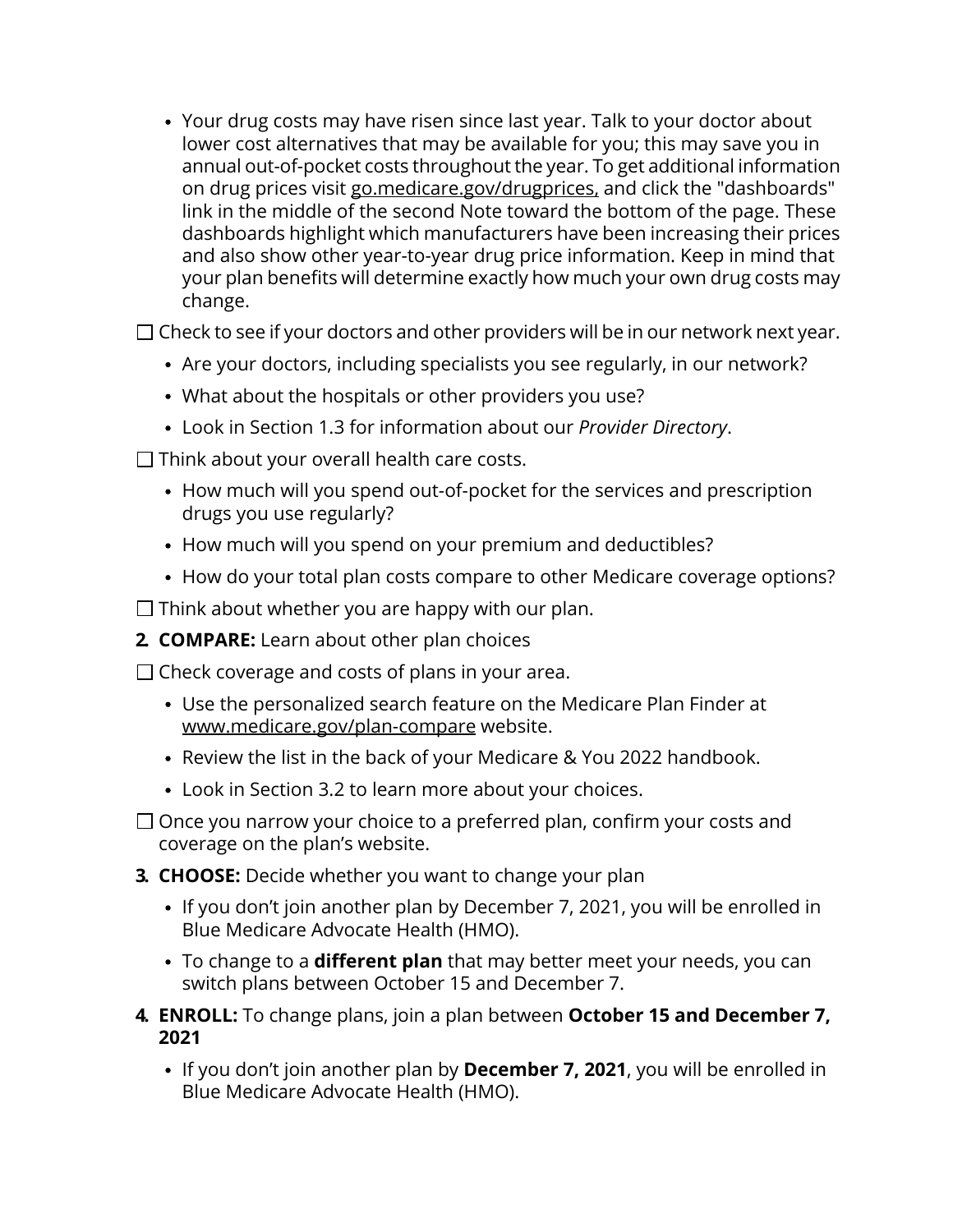If you join another plan by **December 7, 2021**, your new coverage will start on **January 1, 2022**. You will be automatically disenrolled from your current plan.

### **Additional Resources**

- This document is available for free in Spanish.
- ATTENTION: If you speak Spanish, language assistance services, free of charge, are available to you. Call Customer Service at 1-877-774-8592 (TTY only, call 711) for more information.
- ATENCIÓN: Si habla español, tiene a su disposición servicios gratuitos de asistencia lingüística. Llame a Servicio al Cliente al 1-877-774-8592 (TTY 711) para recibir más información.
- Please contact our Customer Service number at 1-877-774-8592 for additional information. (TTY users should call 711.) Hours are 8:00 a.m. – 8:00 p.m., local time, 7 days a week. If you are calling from April 1 through September 30, alternate technologies (for example, voicemail) will be used on weekends and holidays.
- Para obtener más información por favor póngase en contacto con nuestro número de servicio al cliente en 1-877-774-8592. (Usuarios de TTY deben llamar al 711.) El horario es de 8:00 – 20:00, hora de local, 7 días a la semana. Si usted está llamando desde el 1 de abril hasta el 30 de septiembre, tecnologías alternativas (por ejemplo, correo de voz) se utilizarán los fines de semana y festivos.
- Please contact Blue Medicare Advocate Health (HMO) if you need this information in another language or format (Spanish, braille, large print or alternate formats).
- **Coverage under this Plan qualifies as Qualifying Health Coverage (QHC)** and satisfies the Patient Protection and Affordable Care Act's (ACA) individual shared responsibility requirement. Please visit the Internal Revenue Service (IRS) website at [www.irs.gov/Affordable-Care-Act/Individuals-and-Families](http://www.irs.gov/Affordable-Care-Act/Individuals-and-Families) for more information.

### **About Blue Medicare Advocate Health (HMO)**

- Blue Medicare Advocate Health (HMO) provided by Illinois Blue Cross Blue Shield Insurance Company (ILBCBSIC), an Independent Licensee of the Blue Cross and Blue Shield Association. ILBCBSIC is a Medicare Advantage organization with a Medicare contract. Enrollment in ILBCBSIC's plan depends on contract renewal.
- When this booklet says "we," "us," or "our," it means Health Care Service Corporation, a Mutual Legal Reserve Company (HCSC). When it says "plan" or "our plan," it means Blue Medicare Advocate Health (HMO).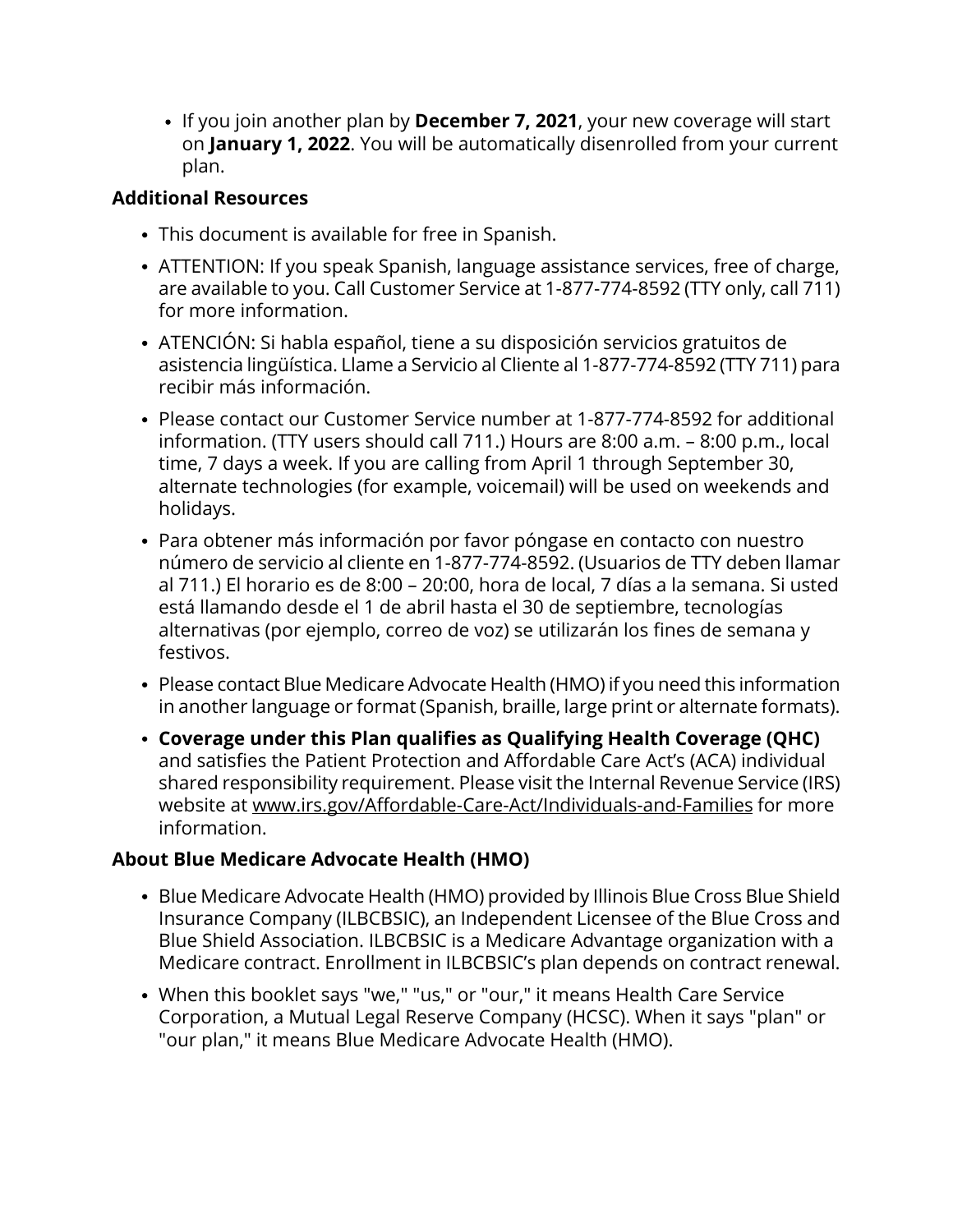# <span id="page-3-0"></span>**Summary of Important Costs for 2022**

The table below compares the 2021 costs and 2022 costs for Blue Medicare Advocate Health (HMO) in several important areas. **Please note this is only a summary of changes**. A copy of the *Evidence of Coverage* is located on our website at [getblueil.com/](https://www.bcbsil.com/medicare/blue-cross-medicare-options/mapd) [mapd](https://www.bcbsil.com/medicare/blue-cross-medicare-options/mapd). You may also call Customer Service to ask us to mail you an *Evidence of Coverage*.

| Cost                                                                                                                                                 | 2021 (this year)                                                                                        | 2022 (next year)                                                                                        |
|------------------------------------------------------------------------------------------------------------------------------------------------------|---------------------------------------------------------------------------------------------------------|---------------------------------------------------------------------------------------------------------|
| Monthly plan premium*<br>* Your premium may be<br>higher or lower than this<br>amount. See Section 1.1<br>for details.                               | \$0                                                                                                     | \$0                                                                                                     |
| Maximum out-of-pocket<br>amount<br>This is the most you will<br>pay out-of-pocket for your<br>covered services.<br>(See Section 1.2 for<br>details.) | \$3,500                                                                                                 | \$2,950                                                                                                 |
| <b>Doctor office visits</b>                                                                                                                          | <b>Primary care visits:</b><br>\$0 copay per visit<br><b>Specialist visits:</b><br>\$30 copay per visit | <b>Primary care visits:</b><br>\$0 copay per visit<br><b>Specialist visits:</b><br>\$25 copay per visit |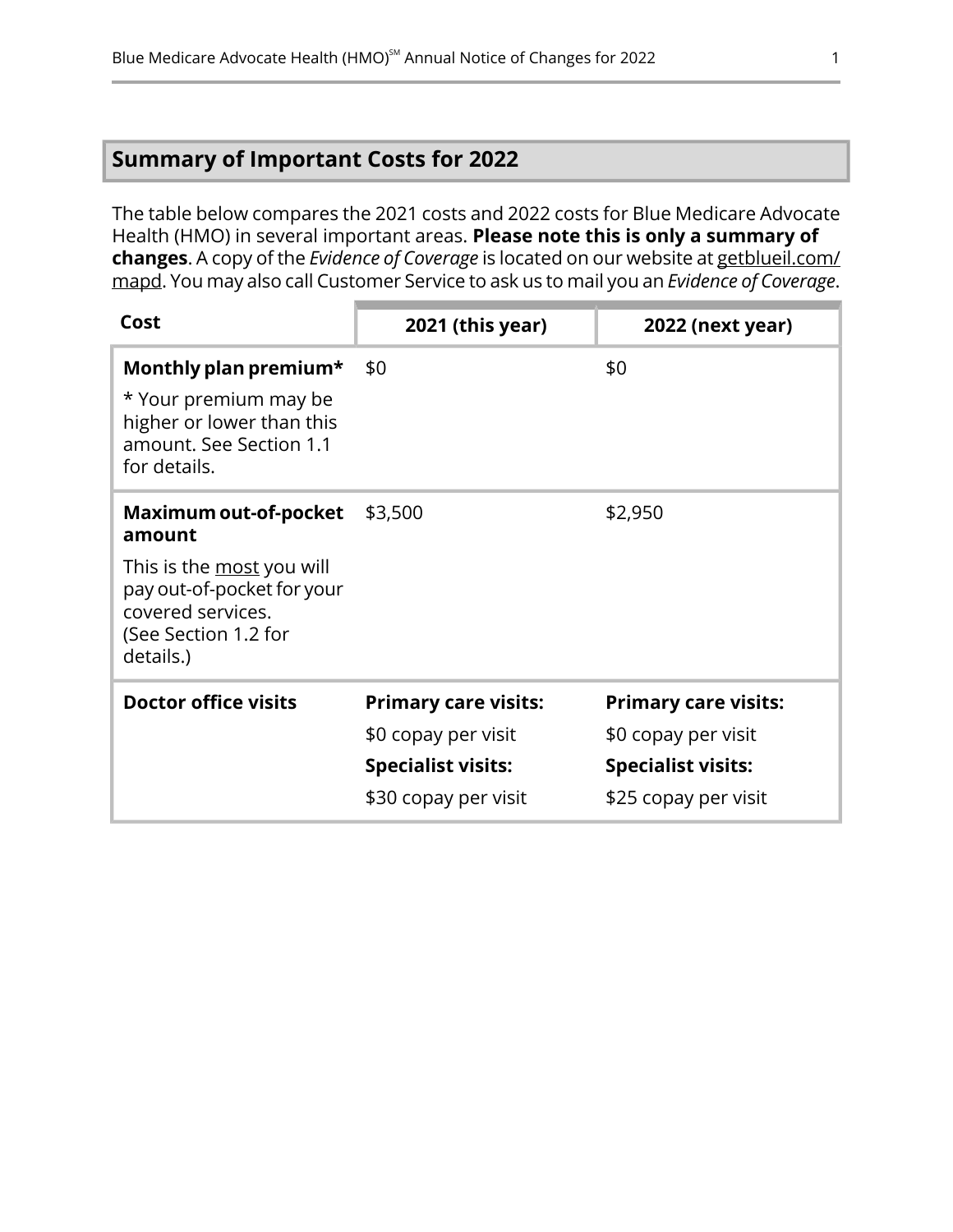| Cost                                                                                                                                                                                                                                                                      | 2021 (this year)                                                             | <b>2022 (next year)</b>                                                      |
|---------------------------------------------------------------------------------------------------------------------------------------------------------------------------------------------------------------------------------------------------------------------------|------------------------------------------------------------------------------|------------------------------------------------------------------------------|
| <b>Inpatient hospital stays</b><br>Includes inpatient acute,<br>inpatient rehabilitation,                                                                                                                                                                                 | \$225 copay per day for<br>days 1-7 and a \$0 copay<br>per day for days 8-90 | \$225 copay per day for<br>days 1-7 and a \$0 copay<br>per day for days 8-90 |
| long-term care hospitals<br>and other types of<br>inpatient hospital services.<br>Inpatient hospital care<br>starts the day you are<br>formally admitted to the<br>hospital with a doctor's<br>order. The day before you<br>are discharged is your last<br>inpatient day. | \$0 copay per day for days<br>91 and beyond                                  | \$0 copay per day for days<br>91 and beyond                                  |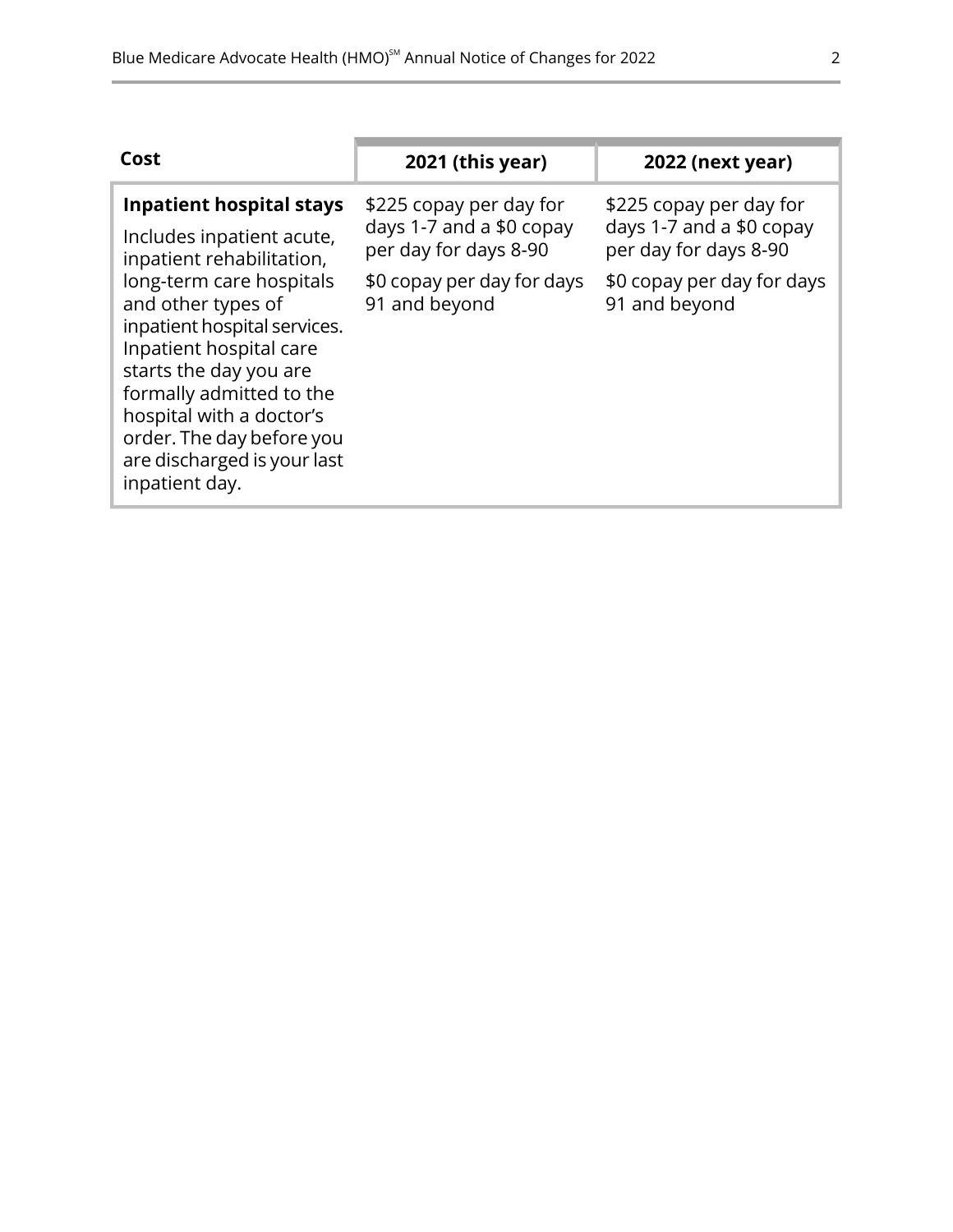| Cost                                          | 2021 (this year)                                               | 2022 (next year)                                               |
|-----------------------------------------------|----------------------------------------------------------------|----------------------------------------------------------------|
| Part D prescription drug                      | Deductible: \$0                                                | Deductible: \$0                                                |
| coverage<br>(See Section 1.6 for<br>details.) | Copayment/Coinsurance<br>during the Initial Coverage<br>Stage: | Copayment/Coinsurance<br>during the Initial Coverage<br>Stage: |
|                                               | <b>Drug Tier 1:</b>                                            | <b>Drug Tier 1:</b>                                            |
|                                               | • Standard<br>cost-sharing:<br>\$7 copay                       | • Standard<br>cost-sharing:<br>\$10 copay                      |
|                                               | • Preferred<br>cost-sharing:<br>\$0 copay                      | • Preferred<br>cost-sharing:<br>\$0 copay                      |
|                                               | <b>Drug Tier 2:</b>                                            | <b>Drug Tier 2:</b>                                            |
|                                               | • Standard<br>cost-sharing:<br>\$19 copay                      | • Standard<br>cost-sharing:<br>\$20 copay                      |
|                                               | • Preferred<br>cost-sharing:<br>\$8 copay                      | • Preferred<br>cost-sharing:<br>\$10 copay                     |
|                                               | <b>Drug Tier 3:</b>                                            | <b>Drug Tier 3:</b>                                            |
|                                               | • Standard<br>cost-sharing:<br>\$47 copay                      | • Standard<br>cost-sharing:<br>\$47 copay                      |
|                                               | • Preferred<br>cost-sharing:<br>\$39 copay                     | • Preferred<br>cost-sharing:<br>\$47 copay                     |
|                                               | <b>Drug Tier 4:</b>                                            | <b>Drug Tier 4:</b>                                            |
|                                               | • Standard<br>cost-sharing:<br>$$100$ copay                    | • Standard<br>cost-sharing:<br>$$100$ copay                    |
|                                               | • Preferred<br>cost-sharing:<br>\$93 copay                     | • Preferred<br>cost-sharing:<br>$$100$ copay                   |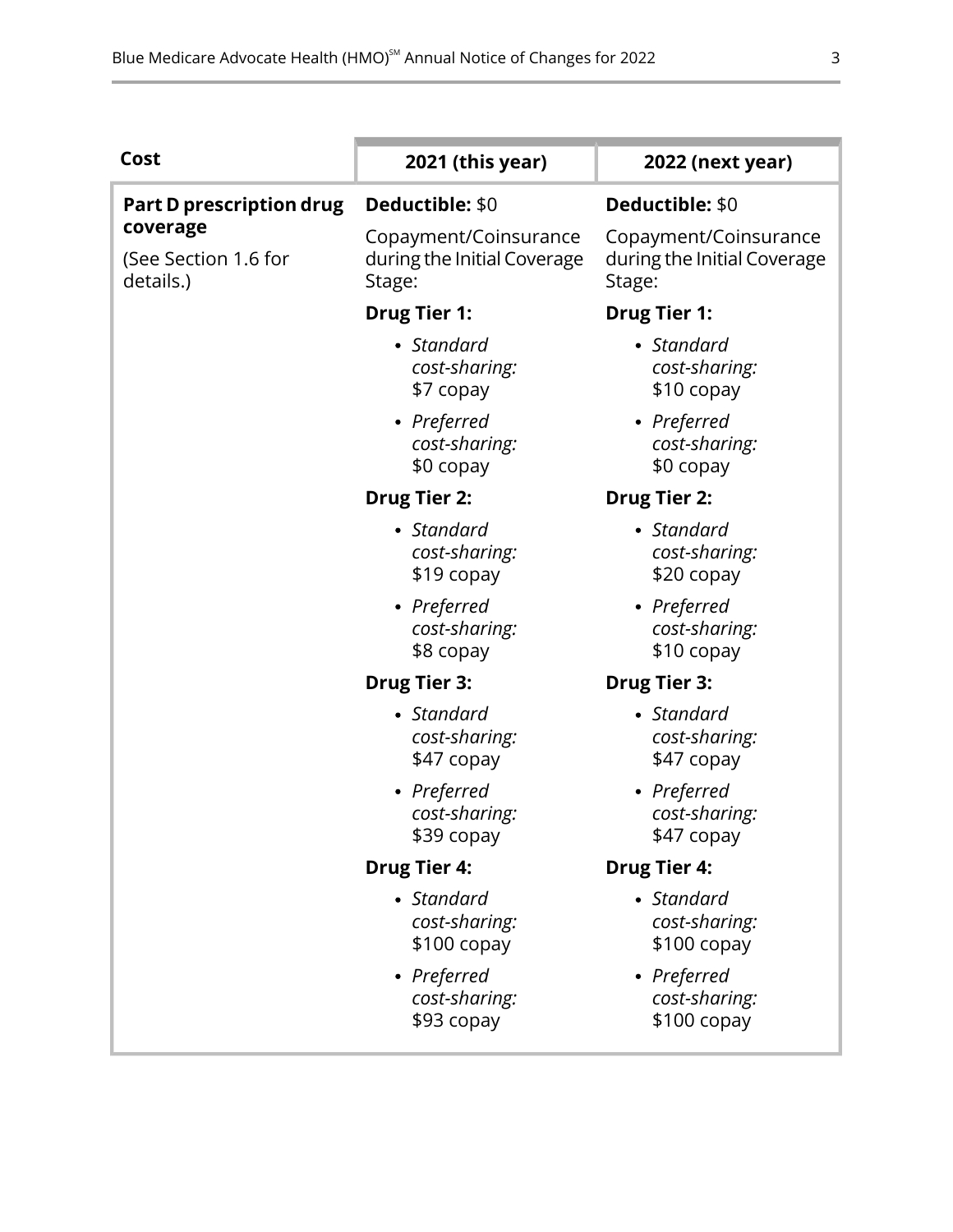| Cost | 2021 (this year)                                      | 2022 (next year)                                      |
|------|-------------------------------------------------------|-------------------------------------------------------|
|      | <b>Drug Tier 5:</b>                                   | <b>Drug Tier 5:</b>                                   |
|      | • Standard<br>cost-sharing:<br>33% of the total cost  | • Standard<br>cost-sharing:<br>33% of the total cost  |
|      | • Preferred<br>cost-sharing:<br>33% of the total cost | • Preferred<br>cost-sharing:<br>33% of the total cost |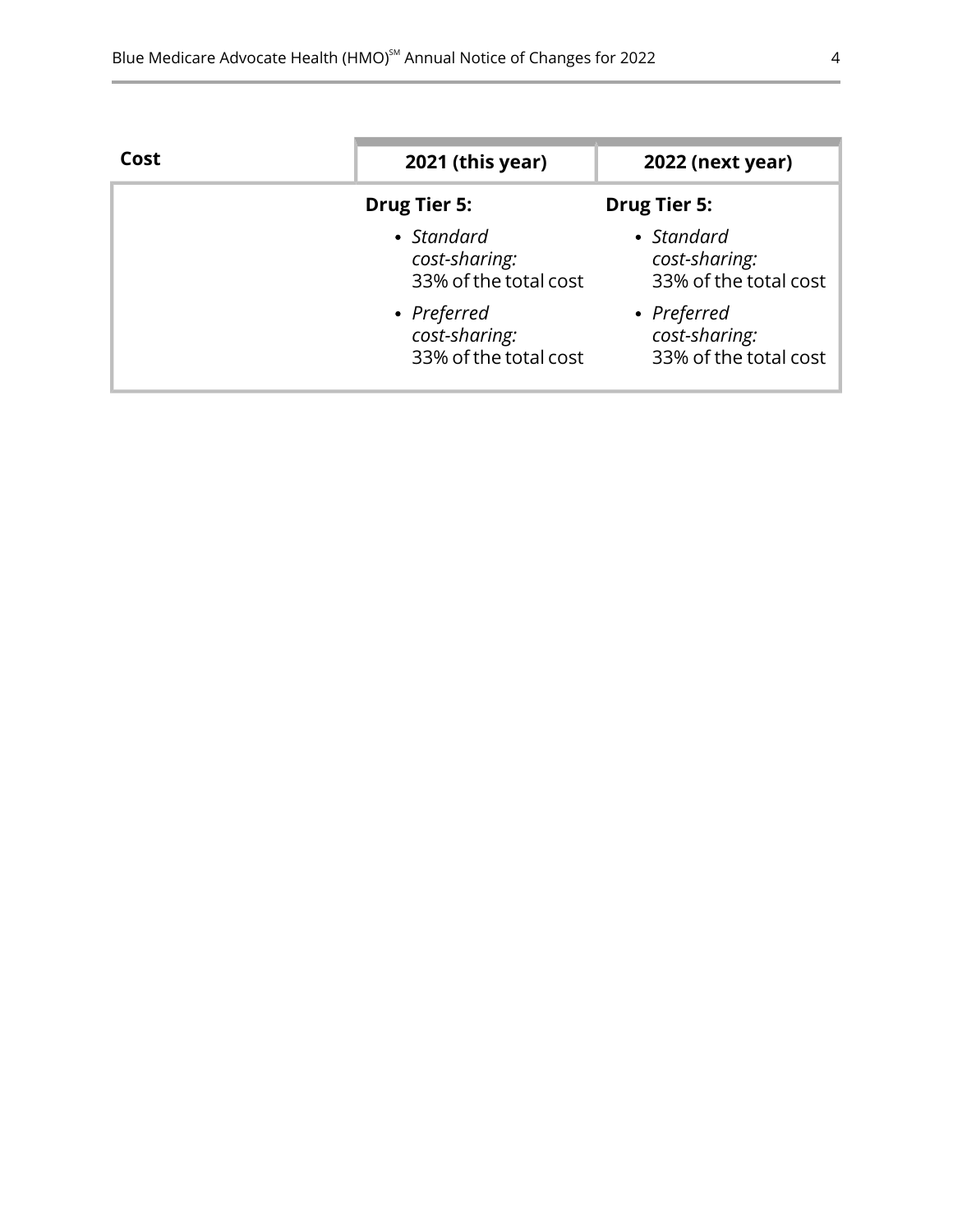### *Annual Notice of Changes* **for 2022 Table of Contents**

| Section 1.2 - Changes to Your Maximum Out-of-Pocket Amount  6                |  |
|------------------------------------------------------------------------------|--|
|                                                                              |  |
|                                                                              |  |
| Section 1.5 - Changes to Benefits and Costs for Medical Services  8          |  |
| Section 1.6 - Changes to Part D Prescription Drug Coverage  11               |  |
|                                                                              |  |
|                                                                              |  |
| Section 3.1 - If you want to stay in Blue Medicare Advocate Health (HMO)  15 |  |
|                                                                              |  |
|                                                                              |  |
| SECTION 5 Programs That Offer Free Counseling about Medicare  17             |  |
| SECTION 6 Programs That Help Pay for Prescription Drugs 17                   |  |
|                                                                              |  |
| Section 7.1 - Getting Help from Blue Medicare Advocate Health (HMO) 18       |  |
|                                                                              |  |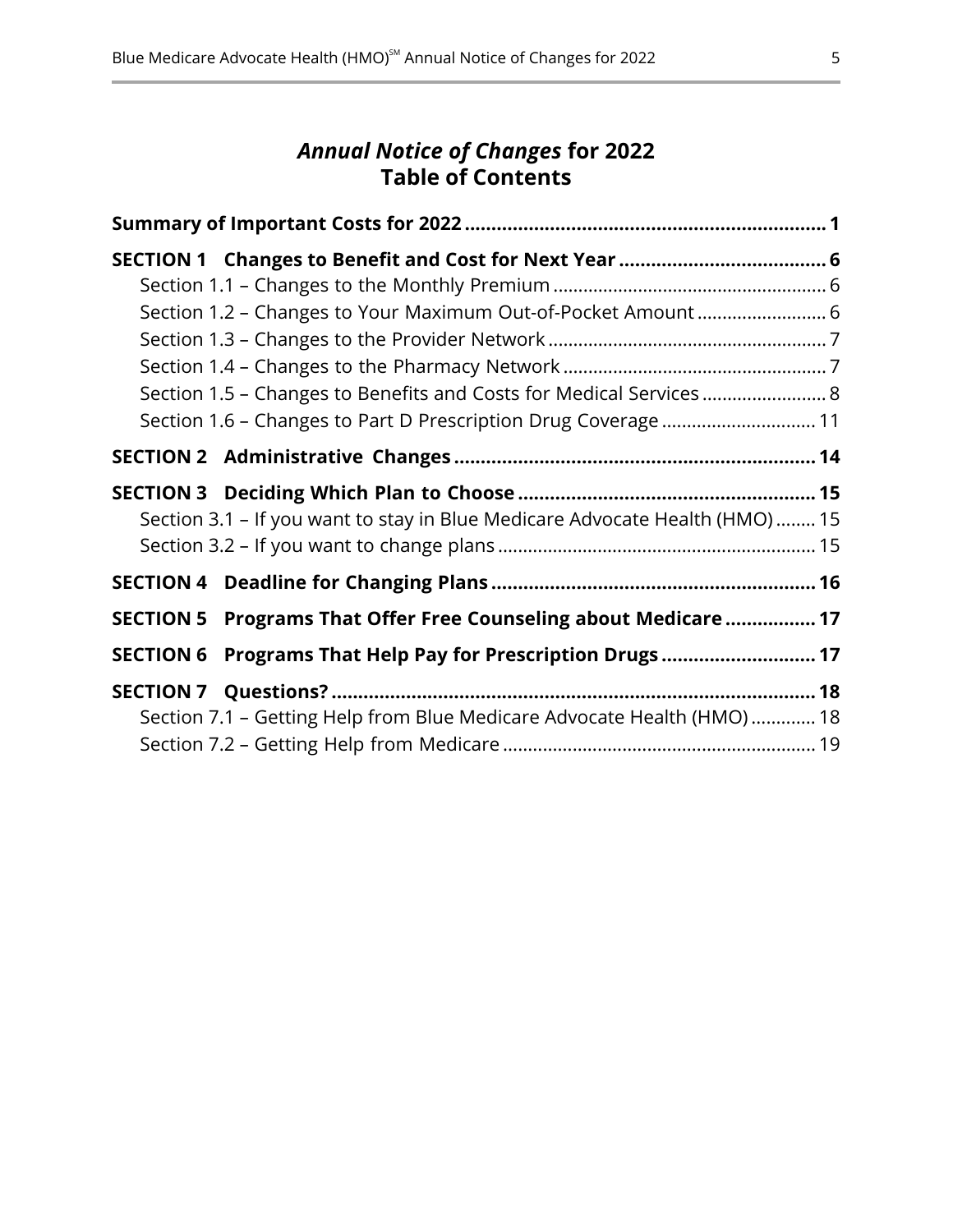### <span id="page-8-2"></span>**SECTION 1 Changes to Benefit and Cost for Next Year**

### <span id="page-8-0"></span>**Section 1.1 – Changes to the Monthly Premium**

l

| Cost                                                             | 2021 (this year) | <b>2022 (next year)</b> |
|------------------------------------------------------------------|------------------|-------------------------|
| <b>Monthly premium</b>                                           | \$0              | \$0                     |
| (You must also continue to pay<br>your Medicare Part B premium.) |                  |                         |

- Your monthly plan premium will be *more* if you are required to pay a lifetime Part D late enrollment penalty for going without other drug coverage that is at least as good as Medicare drug coverage (also referred to as "creditable coverage") for 63 days or more.
- If you have a higher income, you may have to pay an additional amount each month directly to the government for your Medicare prescription drug coverage.
- <span id="page-8-1"></span>Your monthly premium will be *less* if you are receiving "Extra Help" with your prescription drug costs. Please see Section [6](#page-19-1) regarding "Extra Help" from Medicare.

### **Section 1.2 – Changes to Your Maximum Out-of-Pocket Amount**

To protect you, Medicare requires all health plans to limit how much you pay "out-of-pocket" during the year. This limit is called the "maximum out-of-pocket amount." Once you reach this amount, you generally pay nothing for covered services for the rest of the year.

| Cost                                                                                                      | 2021 (this year) | <b>2022 (next year)</b>                                                         |
|-----------------------------------------------------------------------------------------------------------|------------------|---------------------------------------------------------------------------------|
| <b>Maximum out-of-pocket</b><br>amount                                                                    | \$3,500          | \$2,950<br>Once you have paid                                                   |
| Your costs for covered<br>medical services (such as<br>copays) count toward your<br>maximum out-of-pocket |                  | \$2,950 out-of-pocket for<br>covered services, you will<br>pay nothing for your |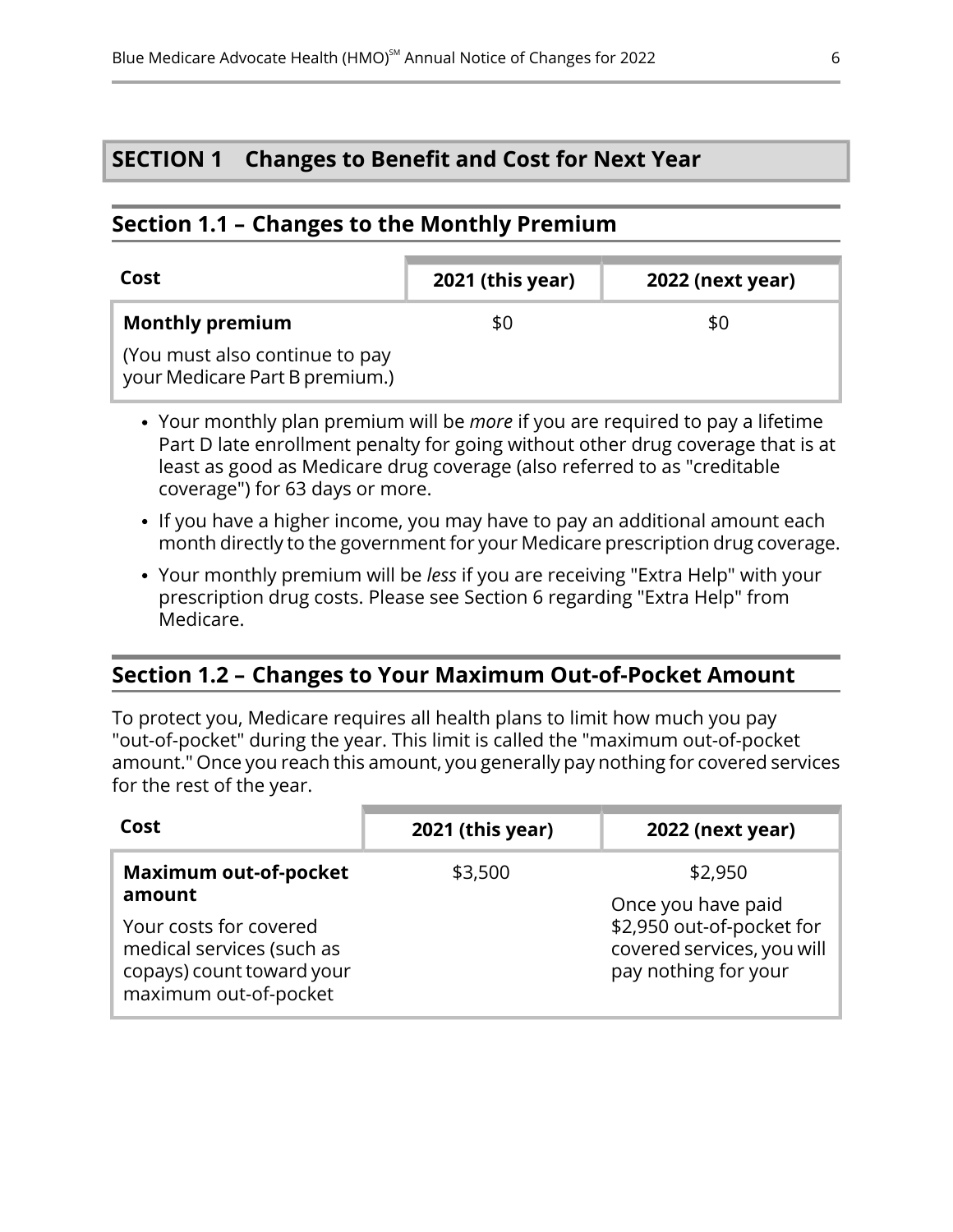| Cost                                                                                                         | 2021 (this year) | <b>2022 (next year)</b>                                |
|--------------------------------------------------------------------------------------------------------------|------------------|--------------------------------------------------------|
| amount. Your costs for<br>prescription drugs do not<br>count toward your<br>maximum out-of-pocket<br>amount. |                  | covered services for the<br>rest of the calendar year. |
|                                                                                                              |                  |                                                        |

# <span id="page-9-0"></span>**Section 1.3 – Changes to the Provider Network**

There are changes to our network of providers for next year. An updated *Provider Directory* is located on our website at [getblueil.com/mapd.](https://www.bcbsil.com/medicare/blue-cross-medicare-options/mapd) You may also call Customer Service for updated provider information or to ask us to mail you a *Provider Directory*. **Please review the 2022** *Provider Directory* **to see if your providers (primary care provider, specialists, hospitals, etc.) are in our network**.

It is important that you know that we may make changes to the hospitals, doctors and specialists (providers) that are part of your plan during the year. There are a number of reasons why your provider might leave your plan, but if your doctor or specialist does leave your plan you have certain rights and protections summarized below:

- Even though our network of providers may change during the year, we must furnish you with uninterrupted access to qualified doctors and specialists.
- We will make a good faith effort to provide you with at least 30 days' notice that your provider is leaving our plan so that you have time to select a new provider.
- We will assist you in selecting a new qualified provider to continue managing your health care needs.
- If you are undergoing medical treatment you have the right to request, and we will work with you to ensure, that the medically necessary treatment you are receiving is not interrupted.
- If you believe we have not furnished you with a qualified provider to replace your previous provider or that your care is not being appropriately managed, you have the right to file an appeal of our decision.
- <span id="page-9-1"></span>• If you find out your doctor or specialist is leaving your plan, please contact us so we can assist you in finding a new provider to manage your care.

## **Section 1.4 – Changes to the Pharmacy Network**

l

Amounts you pay for your prescription drugs may depend on which pharmacy you use. Medicare drug plans have a network of pharmacies. In most cases, your prescriptions are covered *only* if they are filled at one of our network pharmacies. Our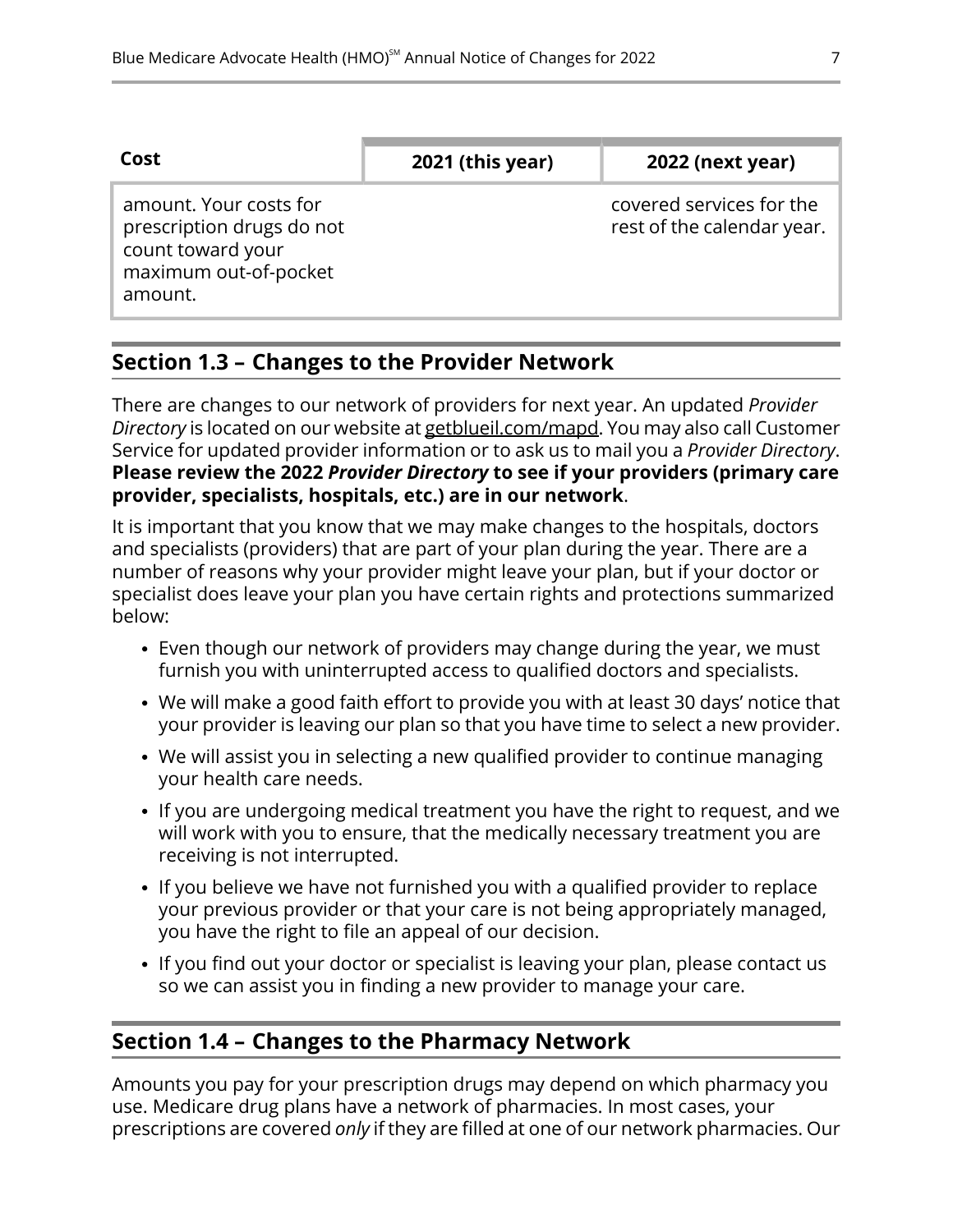network includes pharmacies with preferred cost sharing, which may offer you lower cost sharing than the standard cost sharing offered by other network pharmacies for some drugs.

There are changes to our network of pharmacies for next year. An updated *Pharmacy Directory* is located on our website at [getblueil.com/mapd/pharmacies](https://www.bcbsil.com/medicare/blue-cross-medicare-options/mapd/using-your-plan/pharmacies). You may also call Customer Service for updated provider information or to ask us to mail you a *Pharmacy Directory*. **Please review the 2022** *Pharmacy Directory* **to see which pharmacies are in our network**.

# **Section 1.5 – Changes to Benefits and Costs for Medical Services**

We are changing our coverage for certain medical services next year. The information below describes these changes. For details about the coverage and costs for these services, see Chapter 4, *Medical Benefits Chart (what is covered and what you pay)*, in your *2022 Evidence of Coverage.*

### **Opioid treatment program services**

Members of our plan with opioid use disorder (OUD) can receive coverage of services to treat OUD through an Opioid Treatment Program (OTP) which includes the following services:

U.S. Food and Drug Administration (FDA)-approved opioid agonist and antagonist medication-assisted treatment (MAT) medications.

- Dispensing and administration of MAT medications (if applicable)
- Substance use counseling
- Individual and group therapy
- Toxicology testing
- Intake activities

<span id="page-10-0"></span>l

Periodic assessments

| Cost                    | 2021 (this year)             | <b>2022 (next year)</b>      |
|-------------------------|------------------------------|------------------------------|
| <b>Acupuncture for</b>  | <b>In-Network</b>            | <b>In-Network</b>            |
| <b>Chronic Low Back</b> | You pay a \$30 copay for     | You pay a \$25 copay for     |
| Pain                    | each Medicare-covered visit. | each Medicare-covered visit. |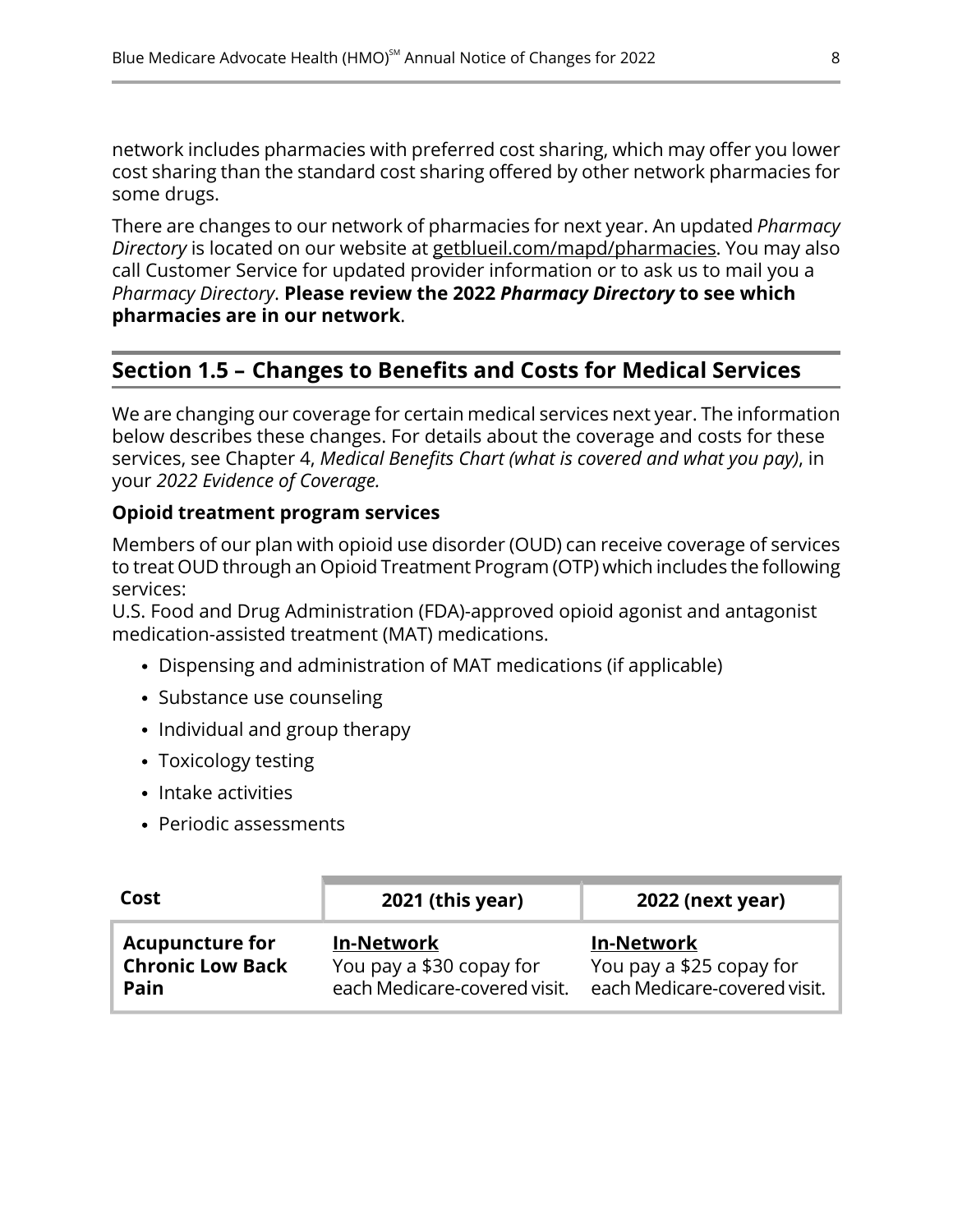| Cost                                                              | 2021 (this year)                                                                                                                                                                                                                       | 2022 (next year)                                                                                                                                                                                                                               |
|-------------------------------------------------------------------|----------------------------------------------------------------------------------------------------------------------------------------------------------------------------------------------------------------------------------------|------------------------------------------------------------------------------------------------------------------------------------------------------------------------------------------------------------------------------------------------|
| <b>Ambulance Services</b>                                         | <b>In-Network</b><br>You pay a \$200 copay for<br>Medicare-covered ground<br>transportation service.<br>You pay \$200 copay for<br>Medicare-covered air<br>transportation service.                                                     | <b>In-Network</b><br>You pay a \$250 copay for<br>Medicare-covered ground<br>transportation service.<br>You pay 20% of the total<br>cost for each one-way<br>Medicare-covered air<br>transportation service.                                   |
| <b>Dental Services</b><br>(Non-Medicare-covered<br>Comprehensive) | In and Out-of-Network<br>You pay 0% of the total cost<br>for non-surgical extractions<br>and adjunctive services.<br>\$500 maximum plan<br>coverage amount for in- and<br>out-of-network<br>comprehensive dental<br>benefits per year. | In and Out-of-Network<br>You pay 50% of the total<br>cost for non-surgical<br>extractions and adjunctive<br>services<br>\$1,000 maximum plan<br>coverage amount for in-<br>and<br>out-of-network<br>comprehensive dental<br>benefits per year. |
| <b>Emergency Care</b>                                             | You pay \$90 copay for<br>Medicare-covered<br>emergency room visits.<br>Worldwide Coverage<br>You pay \$90 copay for<br>emergency/urgent services.                                                                                     | You pay \$120 copay for<br>Medicare-covered<br>emergency room visits.<br>Worldwide Coverage<br>You pay \$120 copay for<br>emergency/urgent services.                                                                                           |
| <b>Hearing Exams</b><br>(Non-Medicare-covered)                    | <u>In-Network</u><br>3 hearing aid<br>fitting/evaluation visits per<br>year, only with the purchase<br>of TruHearing Advanced or<br>Premium hearing aids.                                                                              | <b>In-Network</b><br>Unlimited provider visits for<br>fitting and adjustments<br>within 12 months of<br>purchase of TruHearing<br>hearing aids.                                                                                                |
| <b>Opioid Treatment</b><br><b>Program Services</b>                | <b>In-Network</b><br>You pay a \$0 copay for each<br>Medicare-covered opioid<br>treatment service.                                                                                                                                     | <b>In-Network</b><br>You pay a \$25 copay for<br>each Medicare-covered<br>opioid treatment service.                                                                                                                                            |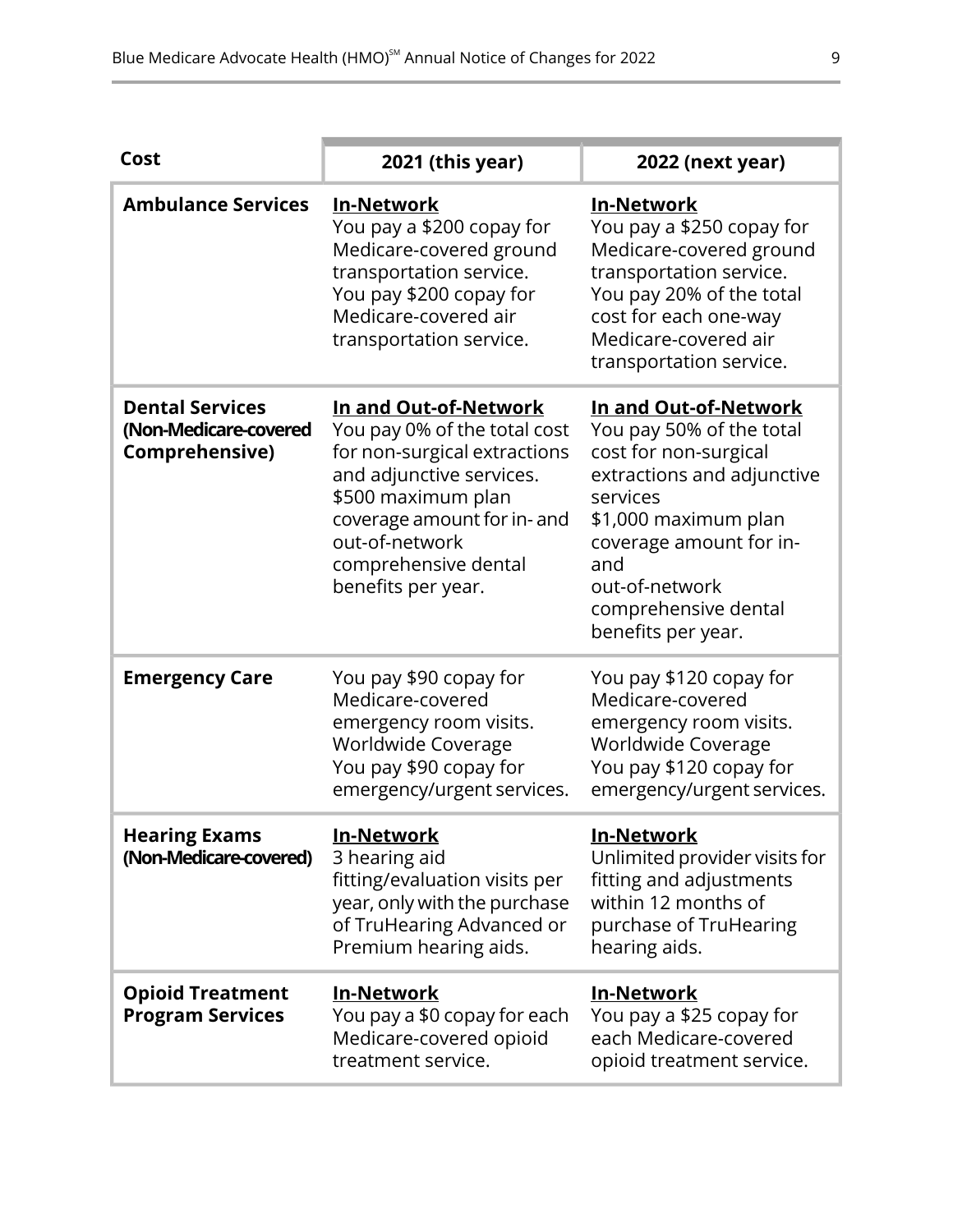| Cost                                                      | 2021 (this year)                                                                                                                                                                                                                                                                                                   | 2022 (next year)                                                                                                                                                                                                                                                                                                   |
|-----------------------------------------------------------|--------------------------------------------------------------------------------------------------------------------------------------------------------------------------------------------------------------------------------------------------------------------------------------------------------------------|--------------------------------------------------------------------------------------------------------------------------------------------------------------------------------------------------------------------------------------------------------------------------------------------------------------------|
| <b>Outpatient Hospital</b><br><b>Observation</b>          | <b>In-Network</b><br>You pay a \$0 copay for<br>Medicare-covered<br>observation services.                                                                                                                                                                                                                          | <b>In-Network</b><br>You pay a \$225 copay for<br>Medicare-covered<br>observation services.                                                                                                                                                                                                                        |
| <b>Physician/Practitioner</b><br><b>Services</b>          | <b>In-Network</b><br>You pay a \$30 copay for<br>Medicare-covered specialist<br>services.<br>You pay a \$30 copay for<br>services performed with a<br>Specialist for<br>Medicare-covered services<br>provided by other health<br>care professionals such as<br>nurse practitioners,<br>physicians assistants, etc. | <u>In-Network</u><br>You pay a \$25 copay for<br>Medicare-covered specialist<br>services.<br>You pay a \$25 copay for<br>services performed with a<br>Specialist for<br>Medicare-covered services<br>provided by other health<br>care professionals such as<br>nurse practitioners,<br>physicians assistants, etc. |
| <b>Skilled Nursing</b><br><b>Facility (SNF) Care</b>      | <b>In-Network</b><br>You pay a \$0 copay per day<br>for days 1-20 and a \$184<br>copay per day for days<br>21-100 for each<br>Medicare-covered SNF stay.                                                                                                                                                           | <b>In-Network</b><br>You pay a \$0 copay per day<br>for days 1-20 and a \$188<br>copay per day for days<br>21-100 for each<br>Medicare-covered SNF stay.                                                                                                                                                           |
| <b>Vision Care</b><br>(Non-Medicare-covered<br>- Eyewear) | <b>In-Network</b><br>\$150 maximum plan<br>coverage amount<br>in-network for routine eye<br>wear every two years.                                                                                                                                                                                                  | <b>In-Network</b><br>\$100 maximum plan<br>coverage amount<br>in-network for routine<br>eyewear every year.                                                                                                                                                                                                        |
| Worldwide<br><b>Emergency/Urgent</b><br>Coverage          | \$90 copay<br>Worldwide coverage is for<br>emergency and urgent<br>services.                                                                                                                                                                                                                                       | $$120$ copay<br>Worldwide coverage is for<br>emergency and urgent<br>services.                                                                                                                                                                                                                                     |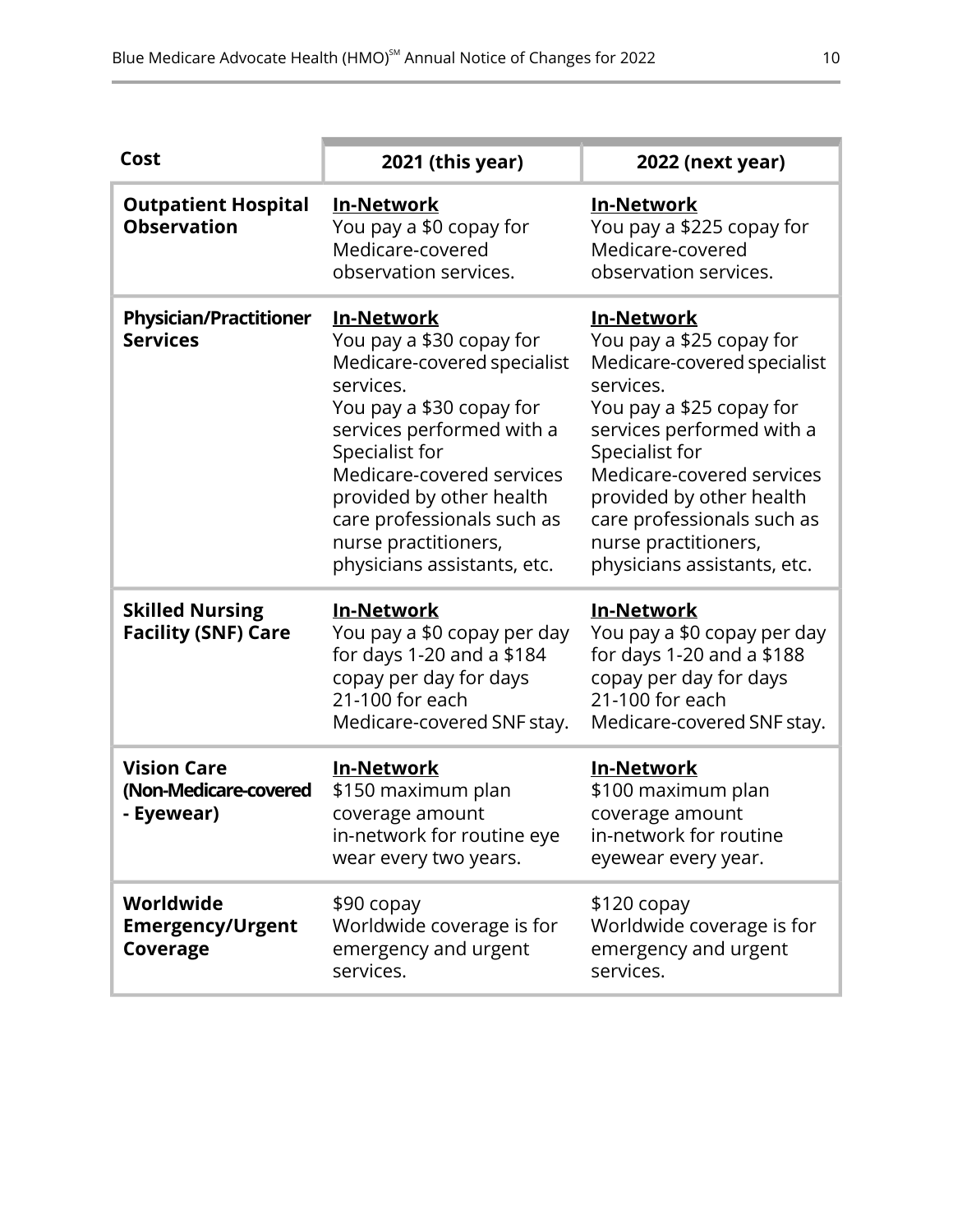# <span id="page-13-0"></span>**Section 1.6 – Changes to Part D Prescription Drug Coverage**

### **Changes to Our Drug List**

Our list of covered drugs is called a Formulary or "Drug List." A copy of our Drug List is provided electronically.

We made changes to our Drug List, including changes to the drugs we cover and changes to the restrictions that apply to our coverage for certain drugs. **Review the Drug List to make sure your drugs will be covered next year and to see if there will be any restrictions.**

If you are affected by a change in drug coverage, you can:

- **Work with your doctor (or other prescriber) and ask the plan to make an exception** to cover the drug. **We encourage current members** to ask for an exception before next year.
	- To learn what you must do to ask for an exception, see Chapter 9 of your *Evidence of Coverage* (*What to do if you have a problem or complaint (coverage decisions, appeals, complaints))* or call Customer Service.
- **Work with your doctor (or other prescriber) to find a different drug** that we cover. You can call Customer Service to ask for a list of covered drugs that treat the same medical condition.

In some situations, we are required to cover a temporary supply of a non-formulary drug in the first 90 days of the plan year or the first 90 days of membership to avoid a gap in therapy. (To learn more about when you can get a temporary supply and how to ask for one, see Chapter 5, Section 5.2 of the *Evidence of Coverage.*) During the time when you are getting a temporary supply of a drug, you should talk with your doctor to decide what to do when your temporary supply runs out. You can either switch to a different drug covered by the plan or ask the plan to make an exception for you and cover your current drug.

Current formulary exceptions may still be covered, depending on the circumstance. You can call Customer Service to confirm coverage duration.

Most of the changes in the Drug List are new for the beginning of each year. However, during the year, we might make other changes that are allowed by Medicare rules.

When we make these changes to the Drug List during the year, you can still work with your doctor (or other prescriber) and ask us to make an exception to cover the drug. We will also continue to update our online Drug List as scheduled and provide other required information to reflect drug changes. (To learn more about changes we may make to the Drug List, see Chapter 5, Section 6 of the Evidence of Coverage.)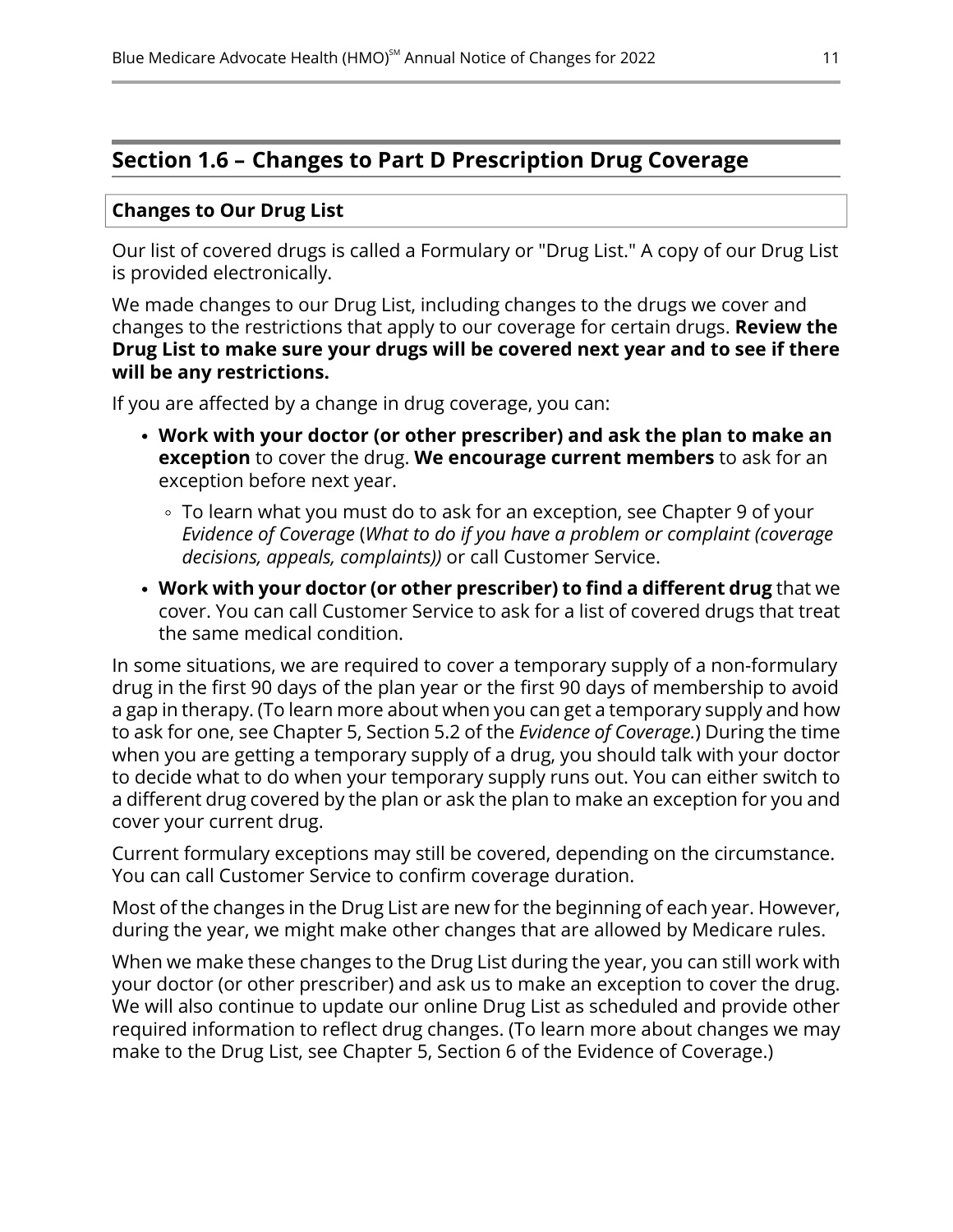### **Changes to Prescription Drug Costs**

*Note:* If you are in a program that helps pay for your drugs ("Extra Help"), **the information about costs for Part D prescription drugs may not apply to you.** We have included a separate insert, called the "Evidence of Coverage Rider for People Who Get Extra Help Paying for Prescription Drugs" (also called the "Low Income Subsidy Rider" or the "LIS Rider"), which tells you about your drug costs. Because you receive "Extra Help" and didn't receive this insert with this packet, please call Customer Service and ask for the "LIS Rider."

There are four "drug payment stages." How much you pay for a Part D drug depends on which drug payment stage you are in. (You can look in Chapter 6, Section 2 of your *Evidence of Coverage* for more information about the stages.)

The information below shows the changes for next year to the first two stages – the Yearly Deductible Stage and the Initial Coverage Stage. (Most members do not reach the other two stages – the Coverage Gap Stage or the Catastrophic Coverage Stage. To get information about your costs in these stages, look at Chapter 6, Sections 6 and 7, in the *Evidence of Coverage*, which is located on our website at [getblueil.com/mapd.](https://www.bcbsil.com/medicare/blue-cross-medicare-options/mapd) You may also call Customer Service to ask us to mail you an *Evidence of Coverage*.)

### **Changes to the Deductible Stage**

| <b>Stage</b>                                      | 2021 (this year)                                                               | <b>2022 (next year)</b>                                                        |
|---------------------------------------------------|--------------------------------------------------------------------------------|--------------------------------------------------------------------------------|
| <b>Stage 1: Yearly</b><br><b>Deductible Stage</b> | Because we have no<br>deductible, this payment<br>stage does not apply to you. | Because we have no<br>deductible, this payment<br>stage does not apply to you. |

### **Changes to Your Cost Sharing in the Initial Coverage Stage**

To learn how copayments and coinsurance work, look at Chapter 6, Section 1.2, *Types of out-of-pocket costs you may pay for covered drugs* in your *Evidence of Coverage*.

| <b>Stage</b>                                                     | 2021 (this year)                                                   | <b>2022 (next year)</b>                                             |
|------------------------------------------------------------------|--------------------------------------------------------------------|---------------------------------------------------------------------|
| <b>Stage 2: Initial</b><br><b>Coverage Stage</b>                 | Your cost for a one-month<br>supply at a network                   | Your cost for a one-month<br>supply at a network                    |
| During this stage, the                                           | pharmacy:                                                          | pharmacy:                                                           |
| plan pays its share of                                           | <b>Tier 1 - Preferred Generic:</b>                                 | <b>Tier 1 - Preferred Generic:</b>                                  |
| the cost of your drugs<br>and you pay your<br>share of the cost. | • Standard cost sharing:<br>You pay \$7 copay per<br>prescription. | • Standard cost sharing:<br>You pay \$10 copay per<br>prescription. |
| The costs in this row<br>are for a one-month                     |                                                                    |                                                                     |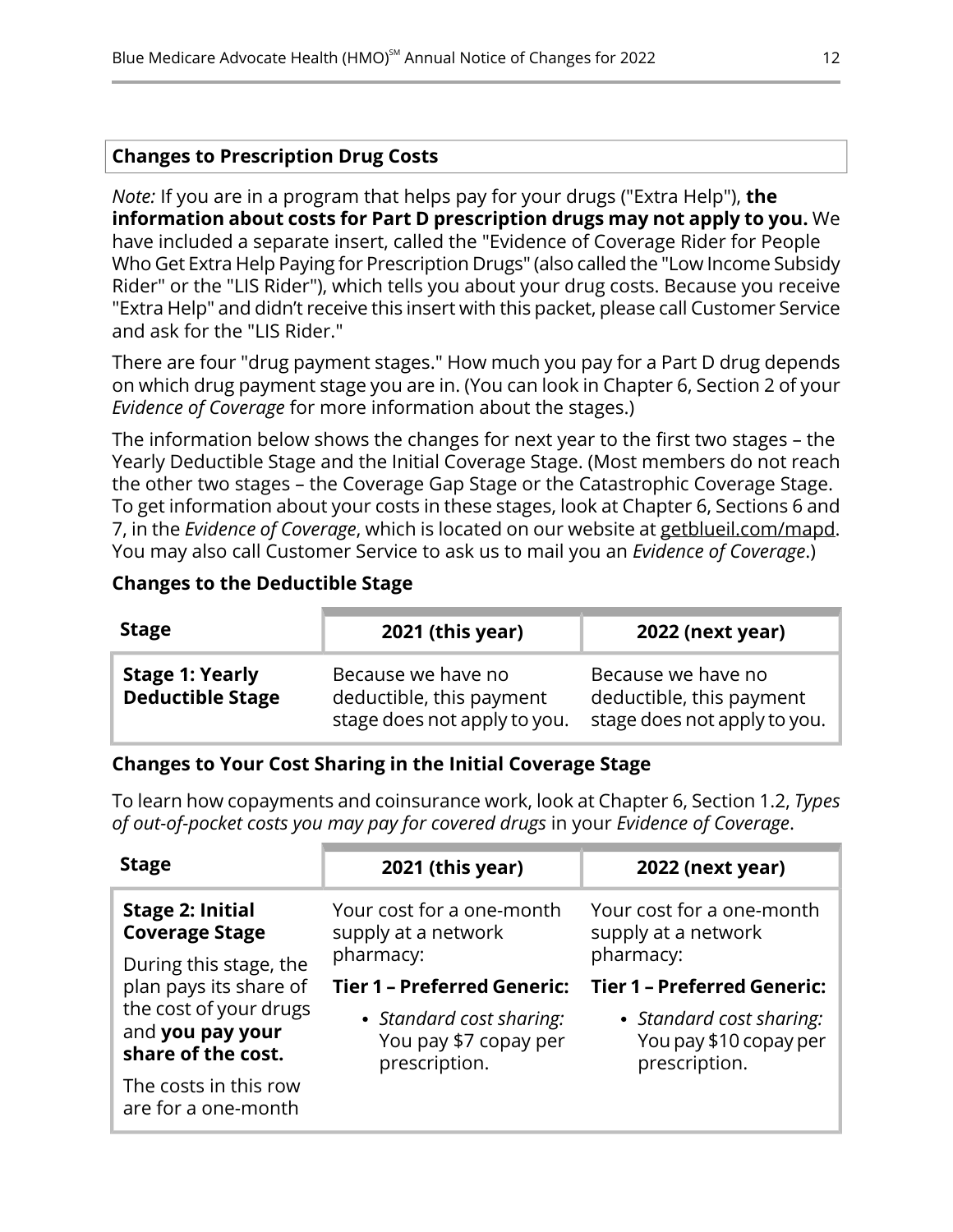| 1 |
|---|
|---|

(30-day) supply when you fill your prescription at a **prescription**. network pharmacy. **Tier <sup>2</sup> – Generic: Tier <sup>2</sup> – Generic:**

For information about the costs for a long-term supply or prescription. for mail-order prescriptions, look in Chapter 6, Section 5 of your *Evidence of* 

We changed the tier for some of the drugs on our Drug List. To prescription. see if your drugs will be in a different tier, look them up on the Drug List.

*Preferred cost sharing:* You pay \$0 copay per

- *Standard cost sharing:* You pay \$19 copay per
- *Preferred cost sharing:* You pay \$8 copay per prescription.

### *Coverage*. **Tier 3 – Preferred Brand: Tier 3 – Preferred Brand:**

- *Standard cost sharing:* You pay \$47 copay per
- *Preferred cost sharing:* You pay \$39 copay per prescription.

### **Tier 4 – Non-Preferred Drug:**

- *Standard cost sharing:* You pay \$100 copay per prescription.
- *Preferred cost sharing:* You pay \$93 copay per prescription.

### **Tier 5 – Specialty: Tier 5 – Specialty:**

- *Standard cost sharing:* You pay 33% of the total cost
- *Preferred cost sharing:* You pay 33% of the total cost

\_\_\_\_\_\_\_\_\_\_\_\_\_\_ \_\_\_\_\_\_\_\_\_\_\_\_\_\_

Once your total drug costs have reached \$4,130, you

### **Stage 2021 (this year) 2022 (next year)**

*Preferred cost sharing:* You pay \$0 copay per prescription.

- *Standard cost sharing:* You pay \$20 copay per prescription.
- *Preferred cost sharing:* You pay \$10 copay per prescription.

- *Standard cost sharing:* You pay \$47 copay per prescription.
- *Preferred cost sharing:* You pay \$47 copay per prescription.

### **Tier 4 – Non-Preferred Drug:**

- *Standard cost sharing:* You pay \$100 copay per prescription.
- *Preferred cost sharing:* You pay \$100 copay per prescription.

- *Standard cost sharing:* You pay 33% of the total cost
- *Preferred cost sharing:* You pay 33% of the total cost

Once your total drug costs have reached \$4,430, you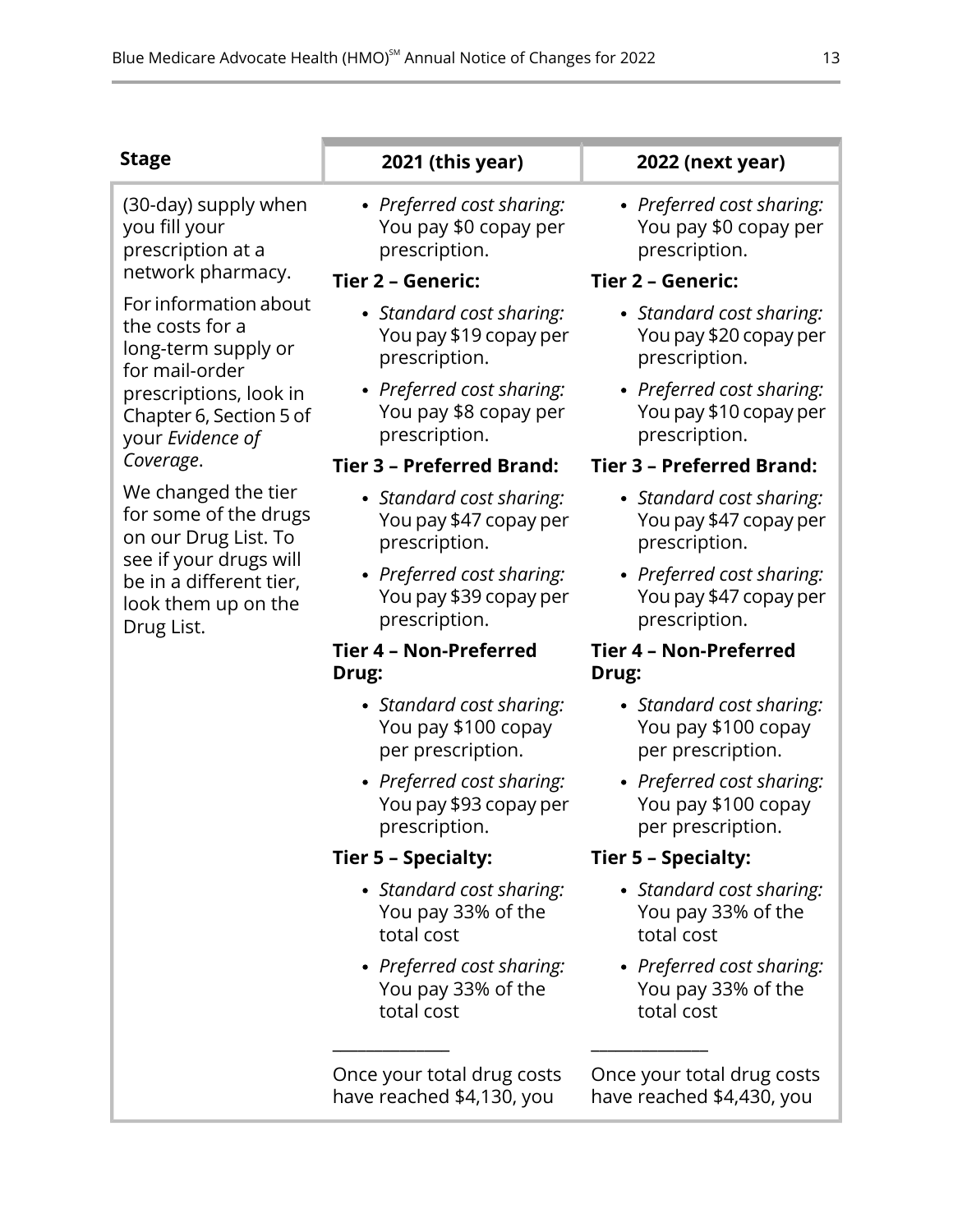| <b>Stage</b> | 2021 (this year)                                         | <b>2022 (next year)</b>                                  |
|--------------|----------------------------------------------------------|----------------------------------------------------------|
|              | will move to the next stage<br>(the Coverage Gap Stage). | will move to the next stage<br>(the Coverage Gap Stage). |

### **Changes to the Coverage Gap and Catastrophic Coverage Stages**

The other two drug coverage stages – the Coverage Gap Stage and the Catastrophic Coverage Stage – are for people with high drug costs. **Most members do not reach the Coverage Gap Stage or the Catastrophic Coverage Stage**. For information about your costs in these stages, look at Chapter 6, Sections 6 and 7, in your *Evidence of Coverage*.

<span id="page-16-0"></span>

|  | <b>SECTION 2 Administrative Changes</b> |  |
|--|-----------------------------------------|--|
|--|-----------------------------------------|--|

| <b>Description</b>                                                                   | 2021 (this year)                                                                                                                                                                                                                                | 2022 (next year)                                                                                                                                                                                                                           |
|--------------------------------------------------------------------------------------|-------------------------------------------------------------------------------------------------------------------------------------------------------------------------------------------------------------------------------------------------|--------------------------------------------------------------------------------------------------------------------------------------------------------------------------------------------------------------------------------------------|
| <b>Mail Order</b><br><b>Pharmacy</b>                                                 | AllianceRx Walgreens Prime<br>is preferred                                                                                                                                                                                                      | Alliance Rx Walgreens Prime<br>and Express Scripts®<br>Pharmacy are both<br>preferred                                                                                                                                                      |
| <b>Diabetic Testing</b><br><b>Supplies</b>                                           | <b>Therapeutic Continuous</b><br>Glucose Monitoring (CGM)<br>products are covered from<br>Abbott (Freestyle Libre/Libre<br>II) and Dexcom (G5 and G6)<br>- and when obtained<br>through the pharmacy, are<br>subject to prior<br>authorization. | <b>Continuous Glucose</b><br>Monitoring (CGM) products<br>obtained through the<br>pharmacy are subject to<br>Prior Authorization,<br>Quantity Limit, and<br>coverage is preferred for<br>Dexcom G6 and Abbott<br>Freestyle Libre products. |
| Long-term supply of<br>a covered Part D<br>prescription drug<br>(Tier 5 - Specialty) | For Tier 5 drugs, you can get<br>a long-term supply (also<br>called an "extended supply")<br>when you fill your<br>prescription. A longterm<br>supply is up to a 90 day<br>supply.                                                              | A long-term supply is not<br>available for drugs in Tier 5.<br>Tier 5 drugs are available up<br>to a 30-day supply.                                                                                                                        |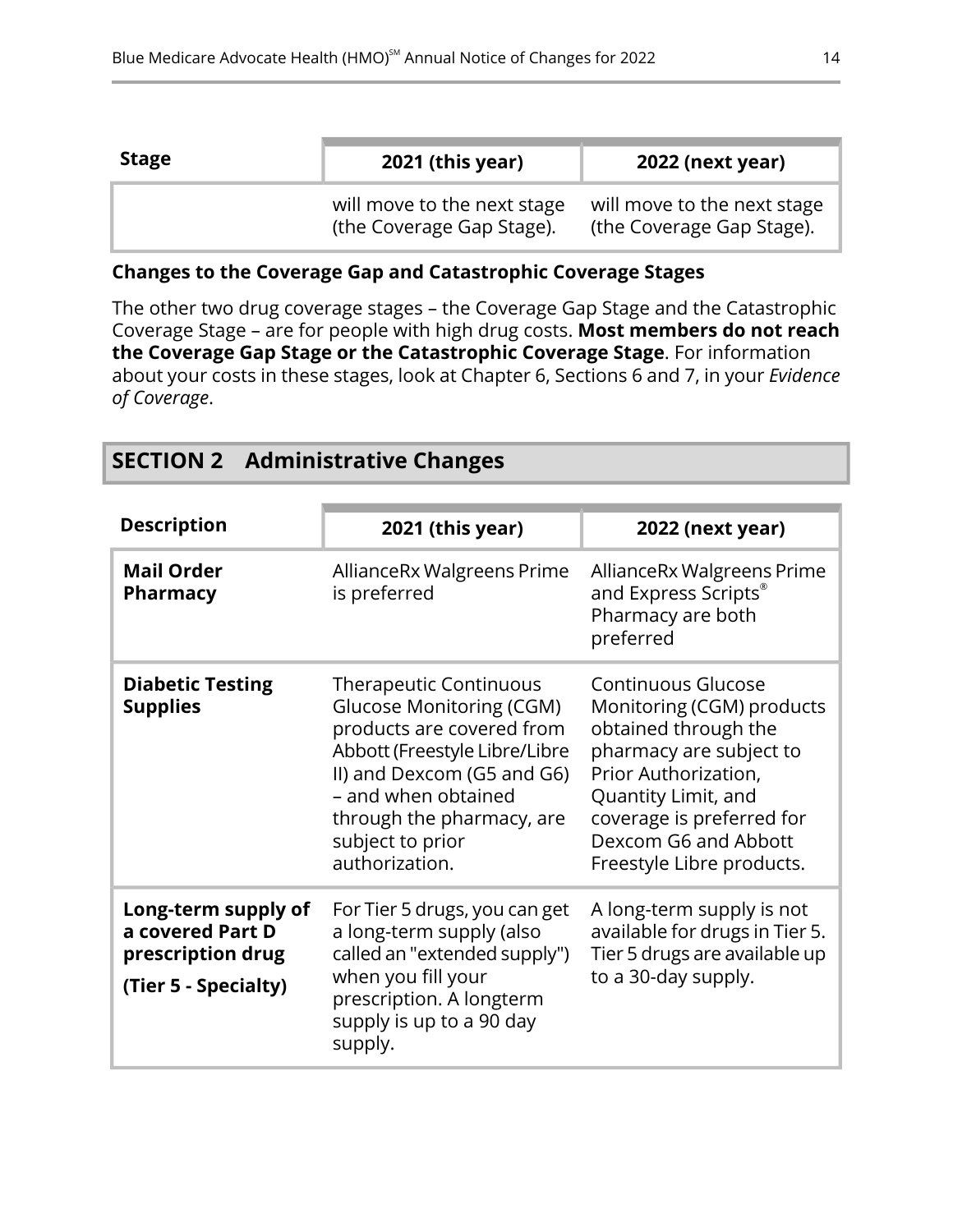| <b>Description</b>                             | 2021 (this year)                                              | <b>2022 (next year)</b>                                                                                                                                                                                                              |
|------------------------------------------------|---------------------------------------------------------------|--------------------------------------------------------------------------------------------------------------------------------------------------------------------------------------------------------------------------------------|
| <b>Network Pharmacy</b><br><b>Cost Sharing</b> | Standard cost sharing<br>applied at all network<br>pharmacies | Standard cost sharing<br>applies at standard<br>pharmacies and preferred<br>cost sharing applies at<br>preferred pharmacies.<br>Please review the 2022<br>Pharmacy Directory to see<br>if your pharmacy is<br>preferred or standard. |

Prime Therapeutics LLC is a pharmacy benefit management company, contracted by Blue Cross and Blue Shield of Illinois (BCBSIL) to provide pharmacy benefit management services. BCBSIL, as well as several other independent Blue Cross and Blue Shield Plans, has an ownership interest in Prime Therapeutics.

Prime Therapeutics LLC has an ownership interest in AllianceRx Walgreens Prime, a central specialty pharmacy and home delivery pharmacy. Prime Therapeutics LLC, provides pharmacy benefit management services for Blue Cross and Blue Shield of Illinois (BCBSIL) and is owned by 18 Blue Cross and Blue Shield Plans, subsidiaries or affiliates of those plans.

Express Scripts® Pharmacy is a pharmacy that is contracted to provide mail pharmacy services to members of Blue Cross and Blue Shield of Illinois (BCBSIL).

<span id="page-17-1"></span>Express Scripts® Pharmacy is a trademark of Express Scripts Strategic Development, Inc.

# <span id="page-17-2"></span>**SECTION 3 Deciding Which Plan to Choose**

### **Section 3.1 – If you want to stay in Blue Medicare Advocate Health (HMO)**

<span id="page-17-0"></span>**To stay in our plan you don't need to do anything.** If you do not sign up for a different plan or change to Original Medicare by December 7, you will automatically be enrolled in our Blue Medicare Advocate Health (HMO)*.*

# **Section 3.2 – If you want to change plans**

l

We hope to keep you as a member next year but if you want to change for 2022 follow these steps: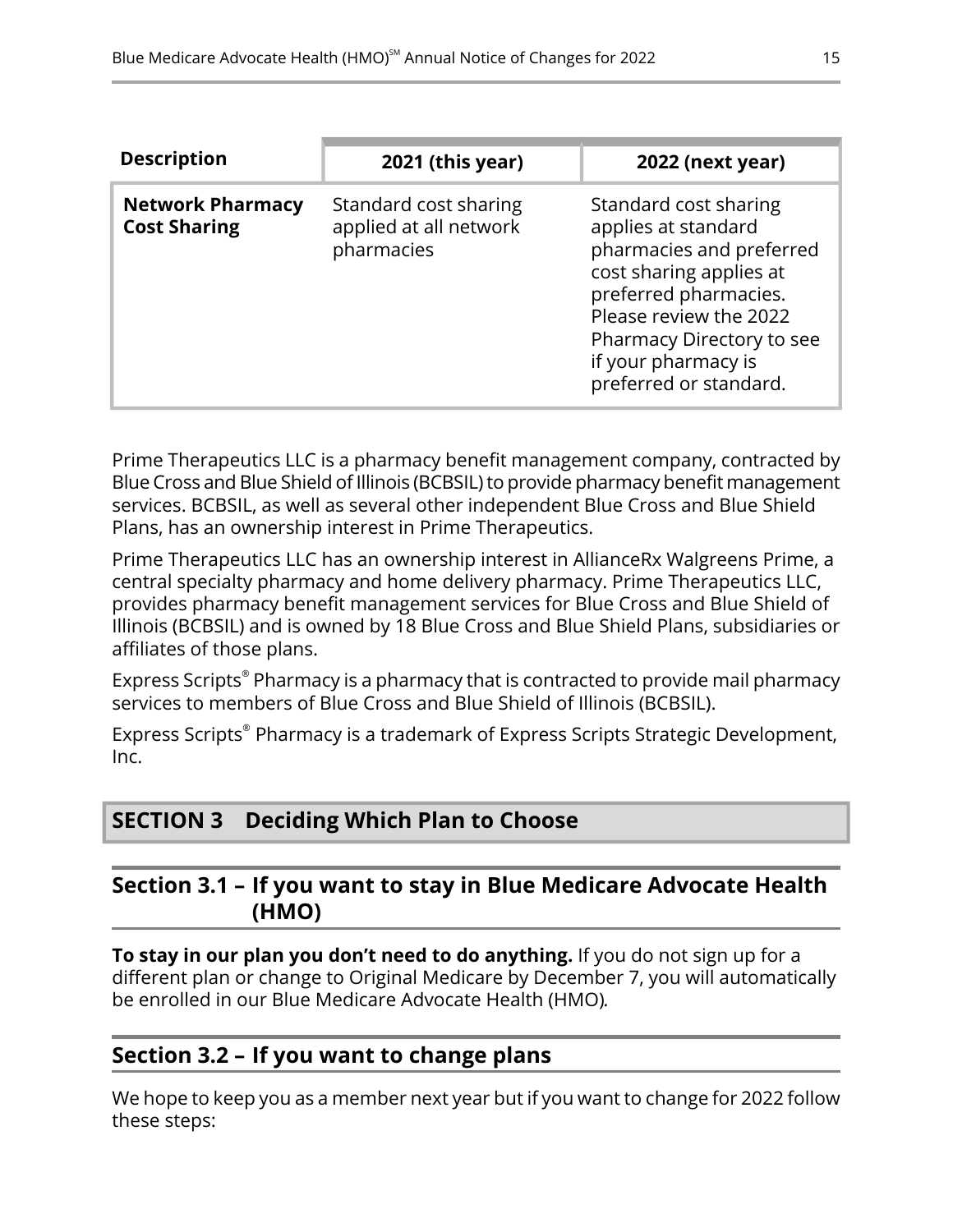### **Step 1: Learn about and compare your choices**

- You can join a different Medicare health plan timely,
- *OR*-- You can change to Original Medicare. If you change to Original Medicare, you will need to decide whether to join a Medicare drug plan. If you do not enroll in a Medicare drug plan, please see Section [1.1](#page-8-0) regarding a potential Part D late enrollment penalty.

To learn more about Original Medicare and the different types of Medicare plans, read the *Medicare & You 2022* handbook, call your State Health Insurance Assistance Program (see Section [5](#page-19-0)), or call Medicare (see Section [7.2\)](#page-21-0).

You can also find information about plans in your area by using the Medicare Plan Finder on the Medicare website. Go to [www.medicare.gov/plan-compare](http://www.medicare.gov/plan-compare). **Here, you can find information about costs, coverage, and quality ratings for Medicare plans.**

### **Step 2: Change your coverage**

- To **change to a different Medicare health plan**, enroll in the new plan. You will automatically be disenrolled from Blue Medicare Advocate Health (HMO).
- To **change to Original Medicare with a prescription drug plan**, enroll in the new drug plan. You will automatically be disenrolled from Blue Medicare Advocate Health (HMO).
- To **change to Original Medicare without a prescription drug plan**, you must either:
	- ∘ Send us a written request to disenroll. Contact Customer Service if you need more information on how to do this (phone numbers are in Section [7.1](#page-20-1) of this booklet).
	- *– or –* Contact **Medicare**, at 1-800-MEDICARE (1-800-633-4227), 24 hours a day, 7 days a week, and ask to be disenrolled. TTY users should call 1-877-486-2048.

# <span id="page-18-0"></span>**SECTION 4 Deadline for Changing Plans**

If you want to change to a different plan or to Original Medicare for next year, you can do it from **October 15 until December 7**. The change will take effect on January 1, 2022.

### **Are there other times of the year to make a change?**

In certain situations, changes are also allowed at other times of the year. For example, people with Medicaid, those who get "Extra Help" paying for their drugs, those who have or are leaving employer coverage, and those who move out of the service area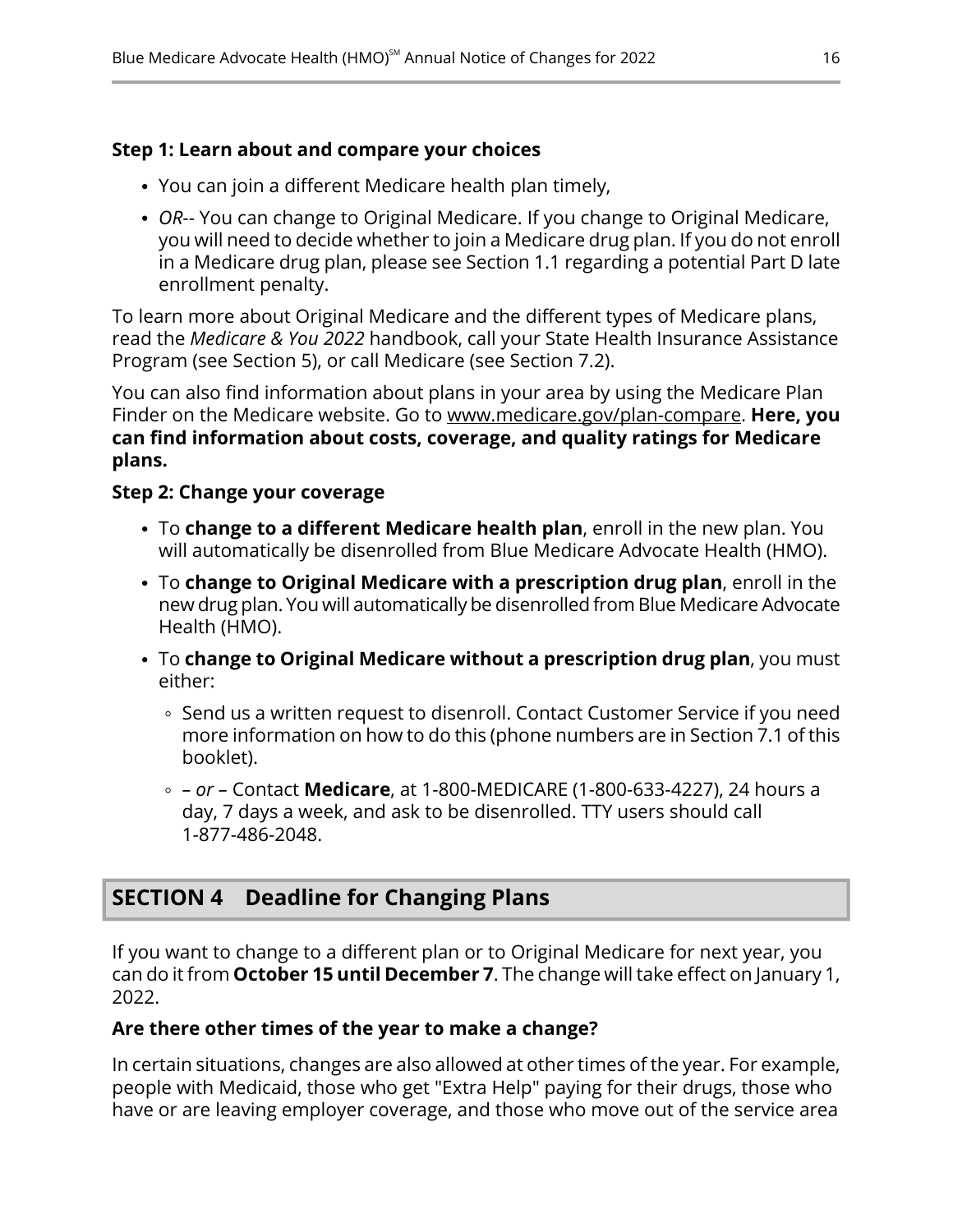may be allowed to make a change at other times of the year. For more information, see Chapter 10, Section 2.3 of the *Evidence of Coverage.*

If you enrolled in a Medicare Advantage plan for January 1, 2022, and don't like your plan choice, you can switch to another Medicare health plan (either with or without Medicare prescription drug coverage) or switch to Original Medicare (either with or without Medicare prescription drug coverage) between January 1 and March 31, 2022. For more information, see Chapter 10, Section 2.2 of the *Evidence of Coverage*.

# <span id="page-19-0"></span>**SECTION 5 Programs That Offer Free Counseling about Medicare**

The State Health Insurance Assistance Program (SHIP) is a government program with trained counselors in every state. In Illinois, the SHIP is called Illinois Department on Aging.

Illinois Department on Aging is independent (not connected with any insurance company or health plan). It is a state program that gets money from the Federal government to give **free** local health insurance counseling to people with Medicare. Illinois Department on Aging counselors can help you with your Medicare questions or problems. They can help you understand your Medicare plan choices and answer questions about switching plans. You can call Illinois Department on Aging at 1-800-252-8966. You can learn more about Illinois Department on Aging by visiting their website [\(https://www2.illinois.gov/aging/ship/Pages/default.aspx](https://www2.illinois.gov/aging/ship/Pages/default.aspx)).

# <span id="page-19-1"></span>**SECTION 6 Programs That Help Pay for Prescription Drugs**

You may qualify for help paying for prescription drugs.

- **"Extra Help" from Medicare.** People with limited incomes may qualify for "Extra Help" to pay for their prescription drug costs. If you qualify, Medicare could pay up to 75% or more of your drug costs including monthly prescription drug premiums, annual deductibles, and coinsurance. Additionally, those who qualify will not have a coverage gap or late enrollment penalty. Many people are eligible and don't even know it. To see if you qualify, call:
	- 1-800-MEDICARE (1-800-633-4227). TTY users should call 1-877-486-2048, 24 hours a day/7 days a week;
	- The Social Security Office at 1-800-772-1213 between 7 am and 7 pm, Monday through Friday. TTY users should call, 1-800-325-0778 (applications); or
	- Your State Medicaid Office (applications).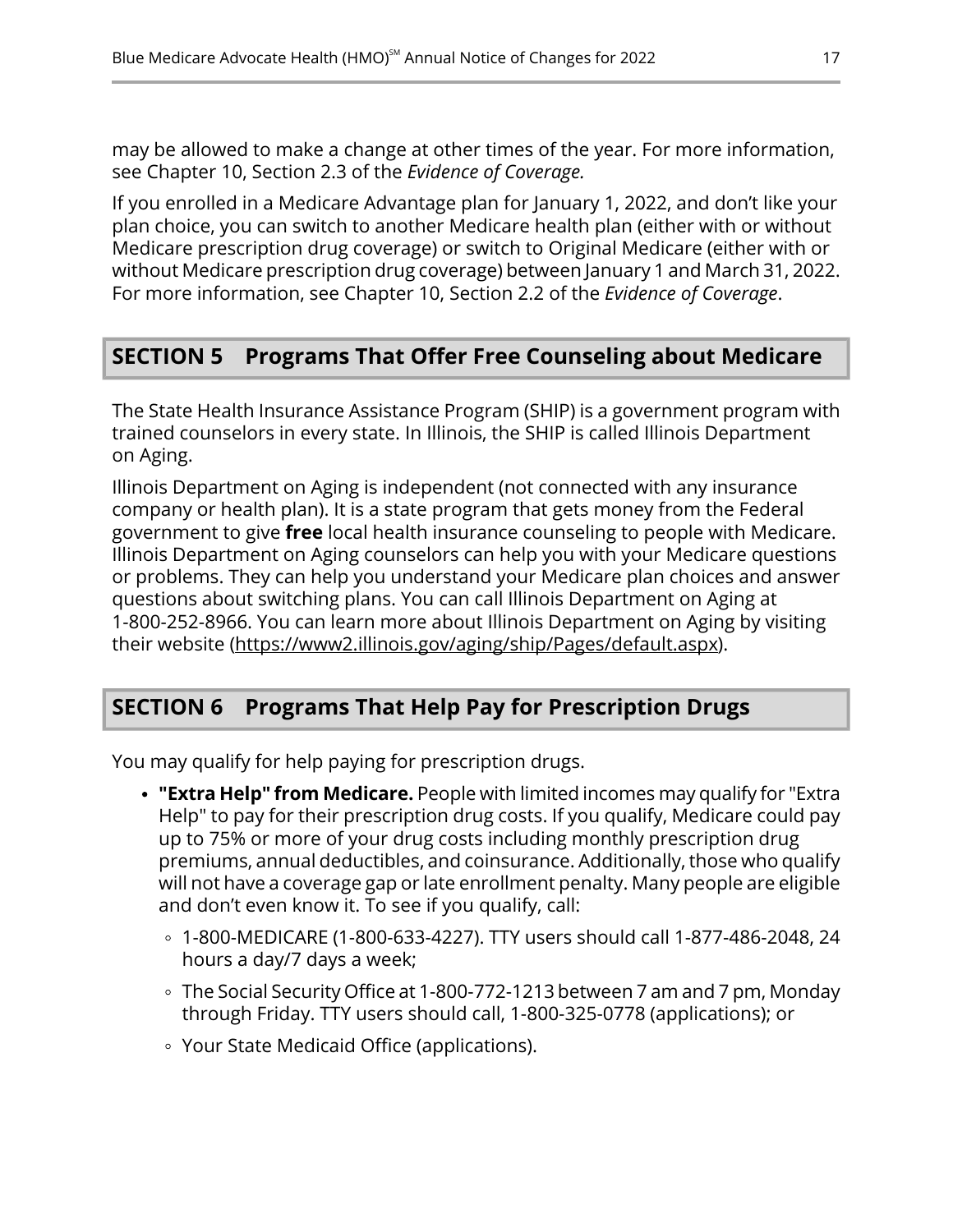**Prescription Cost-sharing Assistance for Persons with HIV/AIDS.** The AIDS Drug Assistance Program (ADAP) helps ensure that ADAP-eligible individuals living with HIV/AIDS have access to life-saving HIV medications. Individuals must meet certain criteria, including proof of State residence and HIV status, low income as defined by the State, and uninsured/under-insured status. Medicare Part D prescription drugs that are also covered by ADAP qualify for prescription cost-sharing assistance through the Illinois Department of Public Health, 535 W. Jefferson St. First Floor, Springfield, IL 62761; [https://dph.illinois.gov/topics](https://dph.illinois.gov/topics-services/diseases-and-conditions/hiv-aids/ryan-white-care-and-hopwa-services) [services/diseases-and-conditions/hiv-aids/ryan-white-care-and-hopwa-services.](https://dph.illinois.gov/topics-services/diseases-and-conditions/hiv-aids/ryan-white-care-and-hopwa-services) For information on eligibility criteria, covered drugs, or how to enroll in the program, please call 1-217-782-4977.

# <span id="page-20-1"></span><span id="page-20-0"></span>**SECTION 7 Questions?**

### **Section 7.1 – Getting Help fromBlue MedicareAdvocate Health(HMO)**

Questions? We're here to help. Please call Customer Service at 1-877-774-8592. (TTY only, call 711). We are available for phone calls 8:00 a.m. – 8:00 p.m., local time, 7 days a week. If you are calling from April 1 through September 30, alternate technologies (for example, voicemail) will be used on weekends and holidays. Calls to these numbers are free.

### **Read your 2022** *Evidence of Coverage* **(it has details about next year's benefits and costs)**

This *Annual Notice of Changes* gives you a summary of changes in your benefits and costs for 2022. For details, look in the 2022 *Evidence of Coverage* for Blue Medicare Advocate Health (HMO)*.* The *Evidence of Coverage* is the legal, detailed description of your plan benefits. It explains your rights and the rules you need to follow to get covered services and prescription drugs. A copy of the *Evidence of Coverage* is located on our website at [getblueil.com/mapd.](https://www.bcbsil.com/medicare/blue-cross-medicare-options/mapd) You may also call Customer Service to ask us to mail you an *Evidence of Coverage*.

### **Visit our Website**

You can also visit our website at [getblueil.com/mapd.](https://www.bcbsil.com/medicare/blue-cross-medicare-options/mapd) As a reminder, our website has the most up-to-date information about our provider network (*Provider Directory*) and our list of covered drugs (Formulary/Drug List).